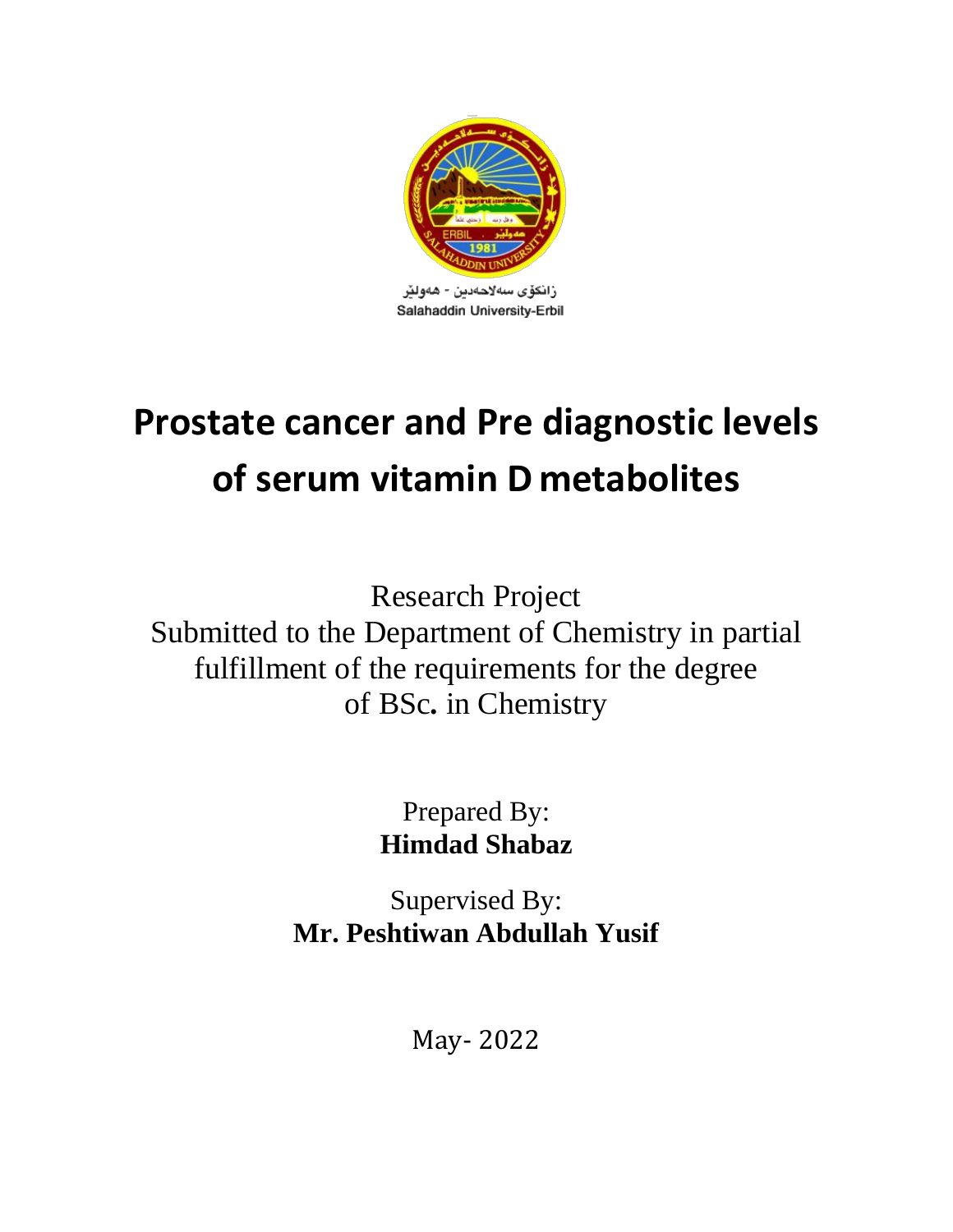# **Dedication**

This research is dedicated to

- Our/supervisor Mr. Pshtiwan Abdullah
- Chemistry department
- All men especially older and laboratory that helped us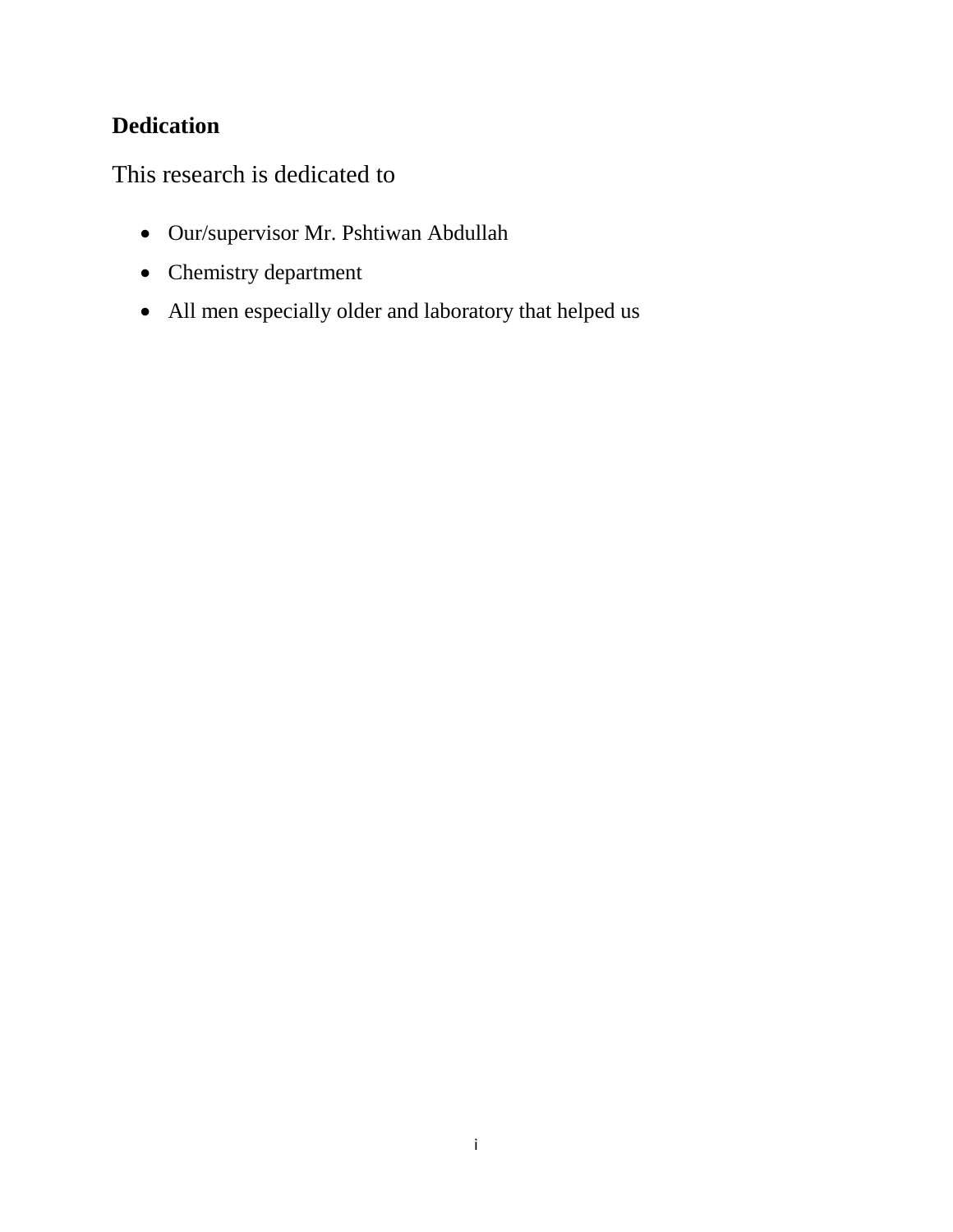# **AKNOLDGMENT**

First of all, thanks for Allah to giving us the ability to do this research, a special thanking to my dear parents to supporting me always.

We would like to express our deepest thanks and respect to our supervisor Mr. pshtiwan abdullah for his help supervision and guidance and support to accomplish this study.

We would like to express a special thanks to all members who helped us to finish this research.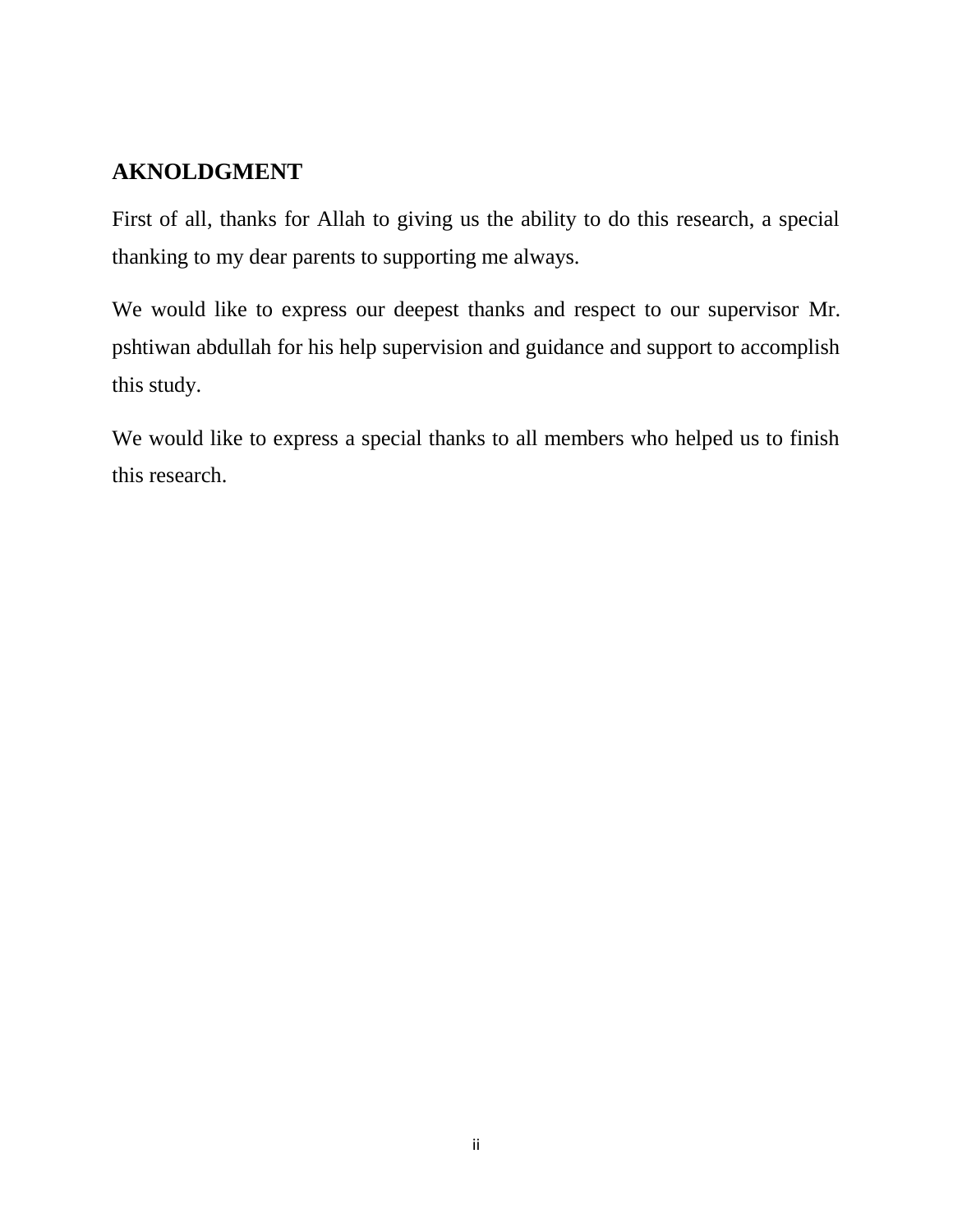#### **Abstract**

Prostate cancer is a common type of cancer in males, but it is highly treatable in the early stages. It begins in the prostate gland, which sits between the penis and the bladder. Obesity and lifestyle and dietary is associated with an increased risk of prostate cancer, Early detection of prostate cancer by PSA screening, and DRE or Biopsy or active surveillance to the patients, The association of lower 1,25-D with prostate cancer was found in men above the median age of 57 years at serum storage but not younger men and was similar in black and white men and association of elevated calcium level with patient who have prostate cancer. Primarily, surgery, radiation therapy, and proton beam therapy are the current treatment options of prostate cancer. However, chemotherapy, hormonal therapy, cryosurgery belonging to the treatment strategies.

*Keywords: - prostate cancer, vitamin D or Calcium, Diagnosis, lifestyle treatment.*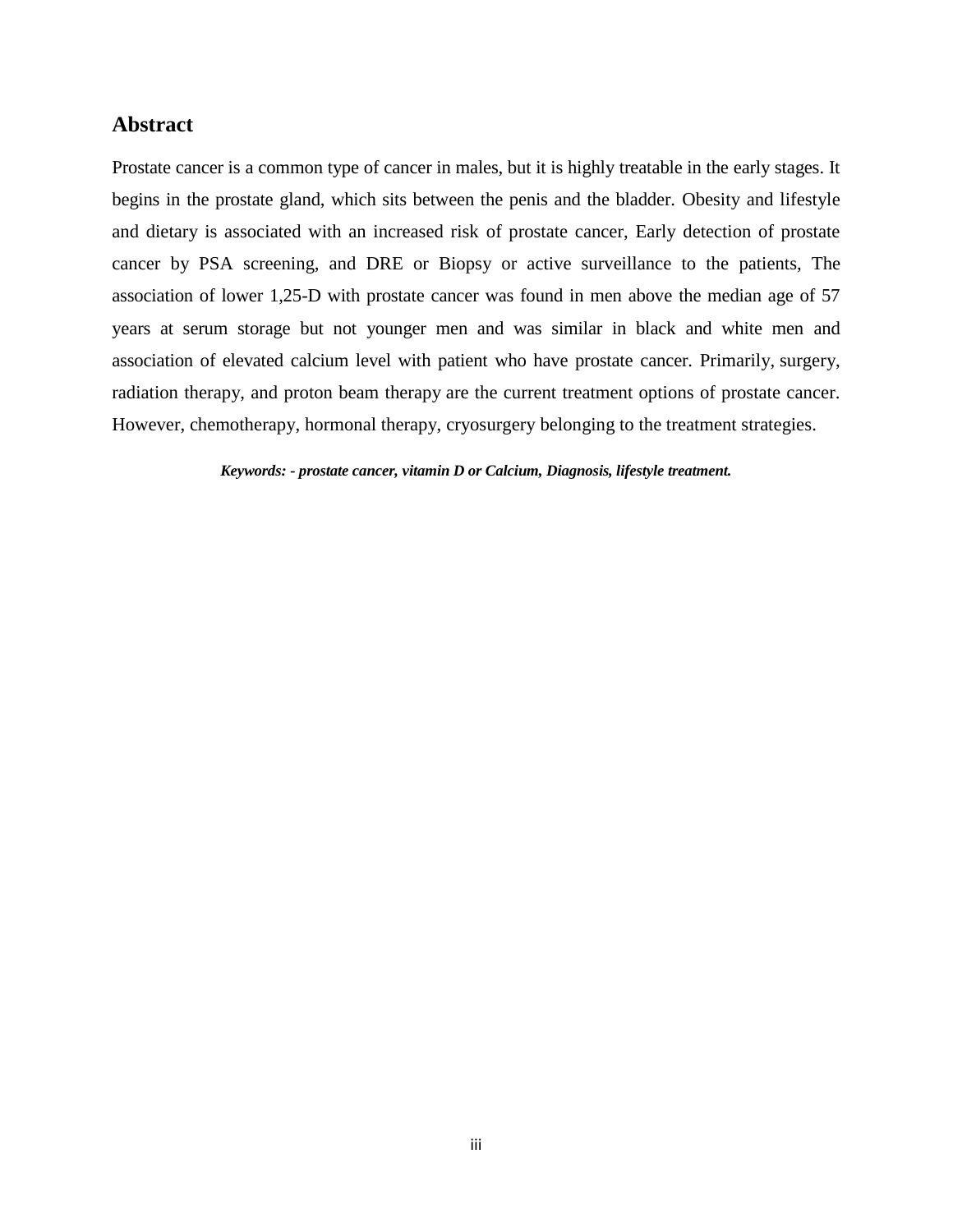# **Contents**

| <b>Title</b> | <b>Pages</b> |
|--------------|--------------|
|              |              |
|              |              |
|              |              |
|              |              |
|              |              |
|              |              |
|              |              |
|              |              |
|              |              |
|              |              |
|              | 9            |
|              | 11           |
|              |              |
|              |              |
|              |              |
|              |              |
|              |              |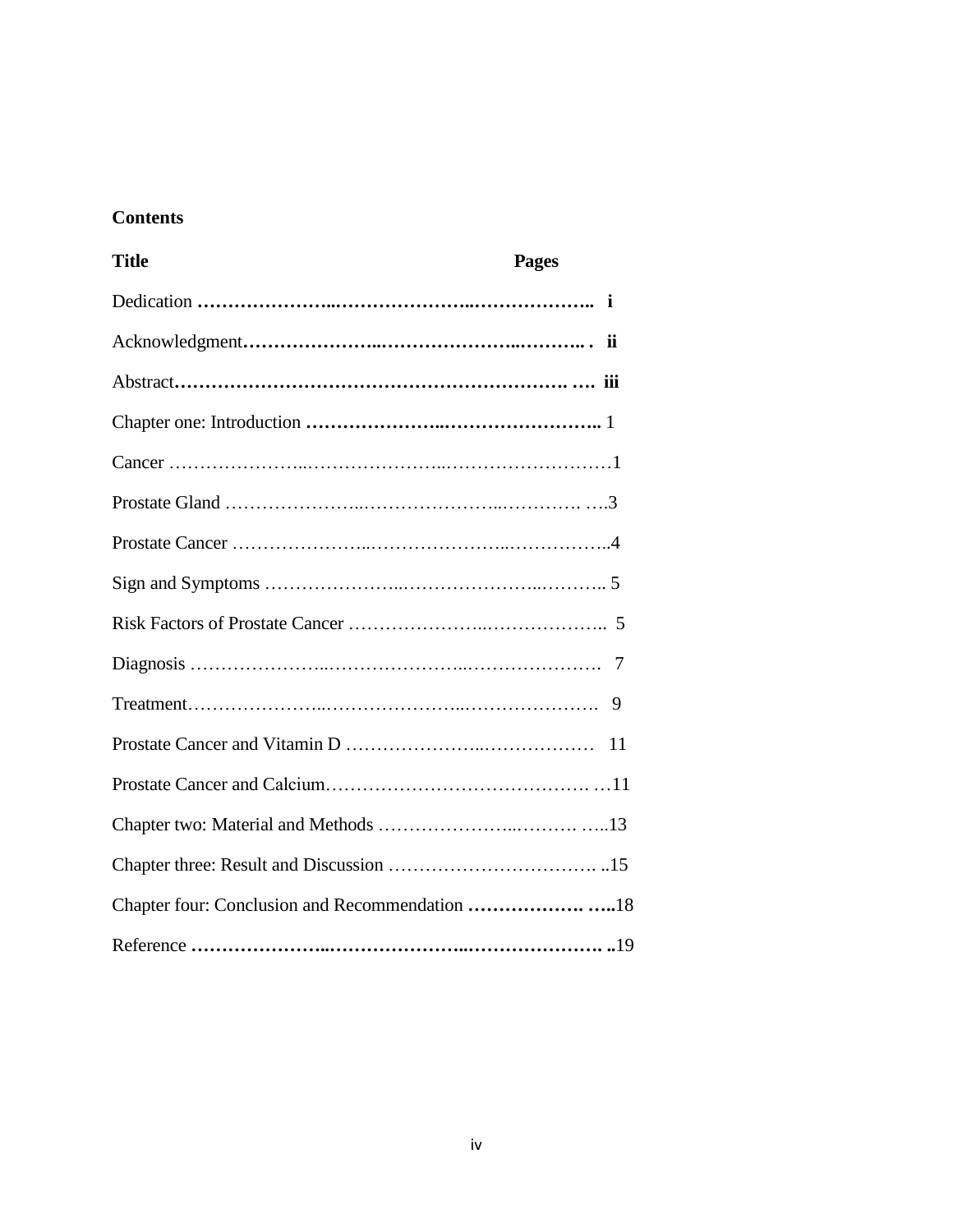# **List of figures**

| Title. | <b>Pages</b> |
|--------|--------------|
|        |              |
|        |              |
|        |              |
|        |              |
|        |              |

# **List of tables**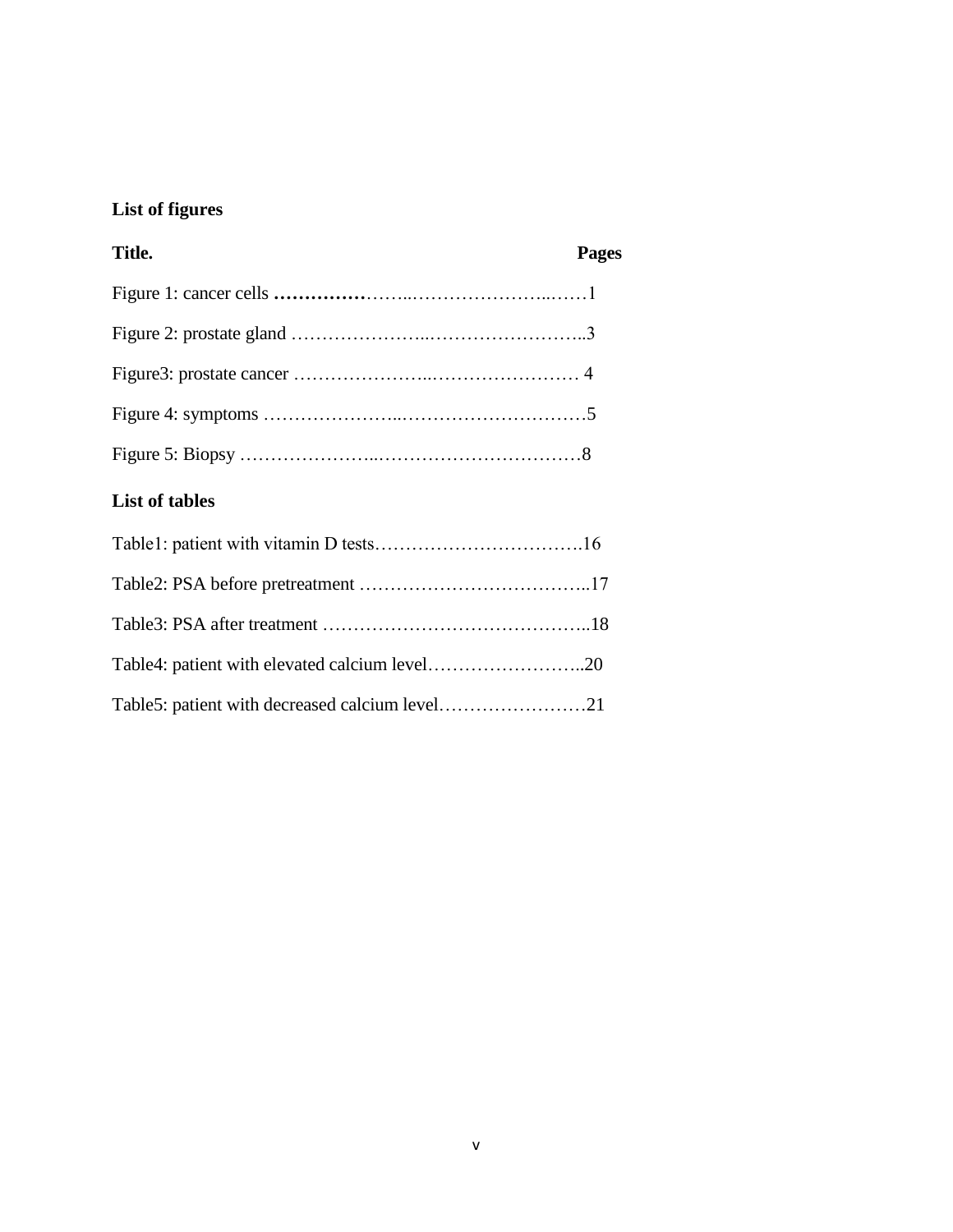# **List of Abbreviations**

| PC          | Prostate cancer                                  |
|-------------|--------------------------------------------------|
| <b>BPH</b>  | Benign prostate cancer                           |
| <b>EDCs</b> | Endocrine disrupting chemicals                   |
| ER          | Estrogen receptor                                |
| $IGF-1$     | Insulin-like growth factor 1                     |
| <b>PSA</b>  | Prostatic-specific antigen                       |
| <b>DRE</b>  | Digital rectal examination                       |
| TPP-biopsy  | Transperineal prostate biopsy                    |
| TRUs-biopsy | Transrectal ultrasound guided biopsy             |
| <b>AS</b>   | Active surveillance                              |
| <b>LUTS</b> | Lower urinary tract symptoms                     |
| <b>ADT</b>  | Androgen deprivations therapy                    |
| <b>DHT</b>  | Dihydrotestosterone                              |
| <b>PBT</b>  | Proton beam Therapy                              |
| <b>EBRT</b> | External-beam radiotherapy                       |
| <b>PLDN</b> | Radical prostatectomy and pelvic lymphadenectomy |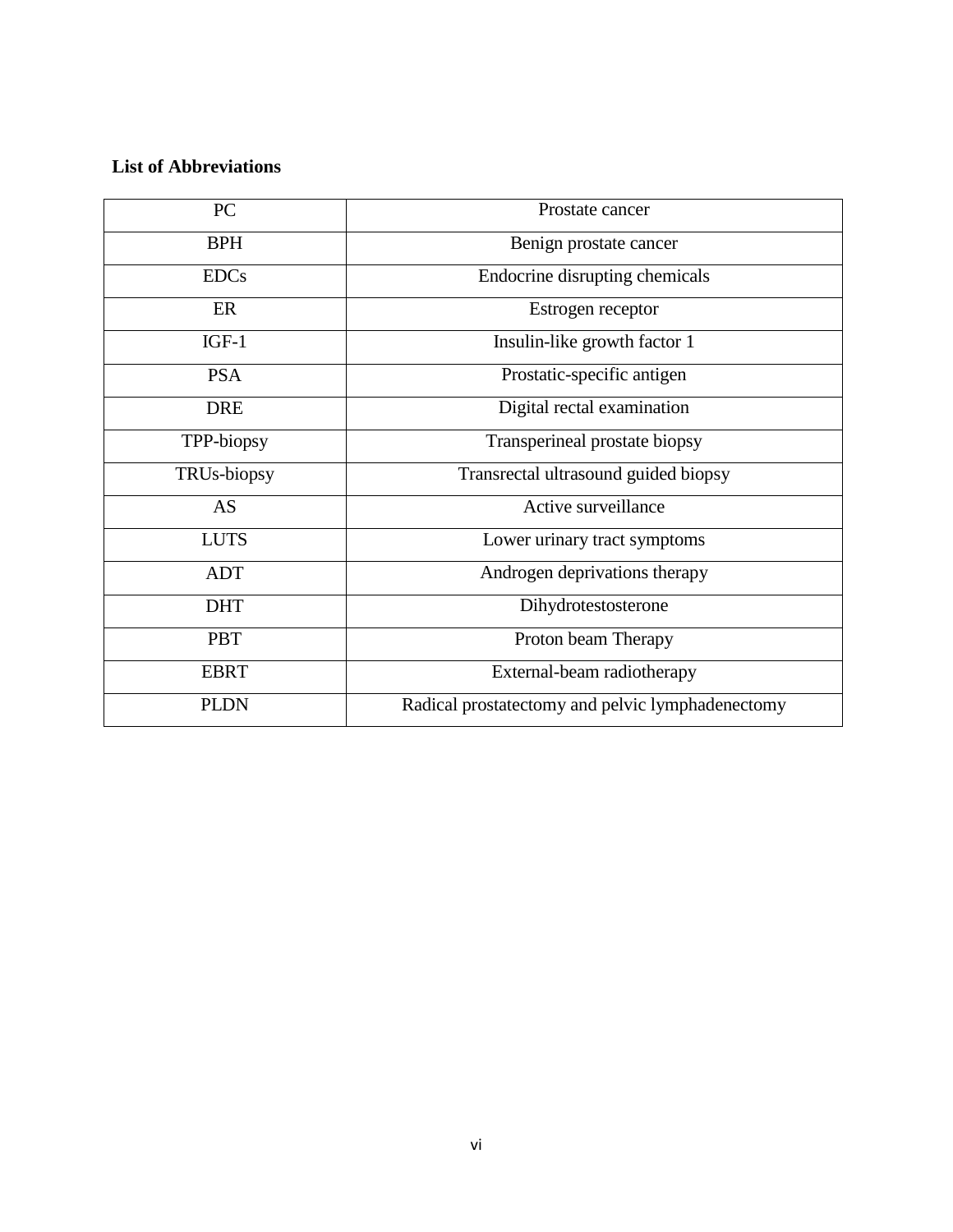#### **Introduction**

# **(Chapter one)**

### **1.Introduction**

#### **1.1. Cancer**

Cancer is the second leading cause of mortality worldwide. Overall, the prevalence of cancer has actually increased; just in the United States alone, approximately 1,665,540 people suffered from cancer, and 585,720 of them died due to this disease by 2014 .Therefore, cancer is a serious problem affecting the health of all human societies. Unfortunately, it is a variety disease at the tissue level and this variety is a major challenge for its specific diagnosis, followed by efficacy of treatment (Hassanpour and Dehghani ,2017). In men, the highest percentages of cancer types occur in the prostate, lung and bronchus, colon and rectum, and urinary bladder, respectively. In women, cancer prevalence is highest in the breast, lung and bronchus, colon and rectum, uterine corpus and thyroid, respectively. This data indicates that prostate and breast cancer constitute a major portion of cancer in men and women, respectively (Hassanpour and Dehghani,2017). For



Figure 1: cancer cell

children, the highest percentage types of cancer disease are blood cancer, and cancers related to the brain and lymph nodes, respectively (Hassanpour and Dehghani ,2017). Cancer occurs by a series of successive mutations in genes so that these mutations change cell functions. Chemical compounds have an obvious role of forming gene mutations and cancer cells. In addition, smoking involves several carcinogenic chemicals compounds that lead to Lung cancer. Interestingly, environmental chemical substances with carcinogenic properties influence directly or indirectly the cytoplasm and nucleus of cells, and lead to genetic disorders and gene mutations, Viruses, bacteria, and radiation rays are other carcinogenesis factors, comprising about 7% of all cancers. In general, cancer disrupts cellular relations and results in the dysfunction of vital genes. This disturbance is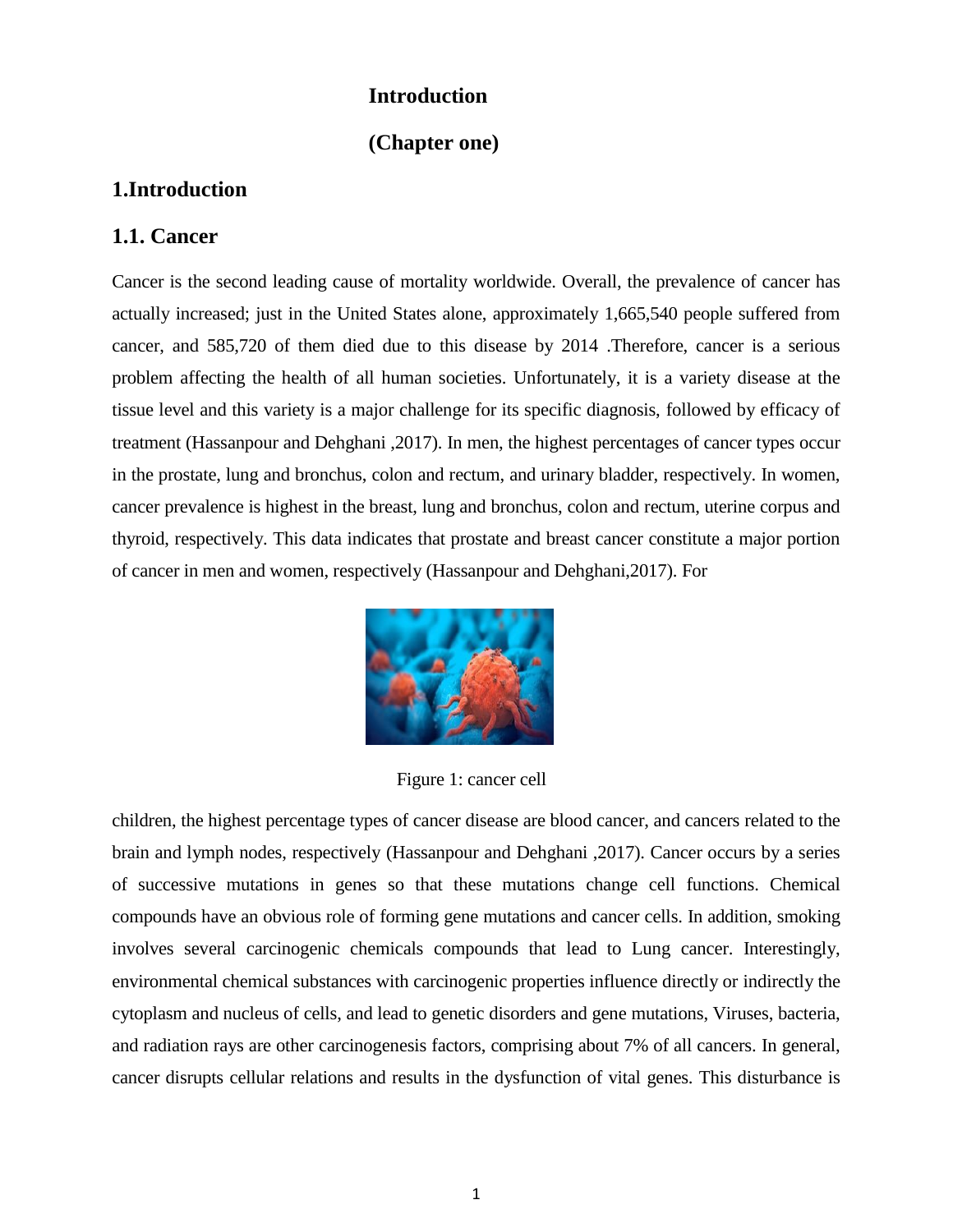affective in the cell cycle, and leads to abnormal proliferation (Hassan pour and Dehghani ,2017). Protooncogenes are responsible for cell division and growth under normal condition, but become oncogenes during genetic mutation, which are most dangerous for cell existence. In addition, the lack of tumor sup- pressor genes triggers uncontrolled cells division. Normally, repair genes translate to protein and enzymes that have repairing properties and more than 30 types of detected repair proteins, Removing uracil from DNA bypasses the DNA damage and removes the main DNA lesions induced by ultraviolet light, which are essentially the functions of repair genes to successfully repair DNA(Hassanpour and Dehghani ,2017). the most common diagnosed cancers and leading causes of cancer death, for incidence in men (8 different cancer types) and for mortality in both men (8 types) and women (7 types). In men, prostate cancer is the most frequently diagnosed cancer in 112 countries, followed by lung cancer in 36 countries, and colorectal cancer and liver cancer each in 11 countries, With regard to mortality ,lung cancer is the leading cause of cancer death in men in 93 countries, in part because of its high fatality rate, followed by prostate cancer (48 countries) and liver cancer (23 countries). In contrast to men, the most commonly diagnosed cancer in women is dominated by 2 cancer sites: breast cancer (159 countries) and cervical cancer (23 of 26 remaining countries). The mortality profile in women is more heterogeneous ), with breast and cervical cancer the leading causes of cancer death in 110 and 36 countries, respectively, followed by lung cancer in 25 countries(sung et all.,2021).

#### **1.2. Prostate Gland**

The prostate is a small gland in the pelvis, located underneath the bladder, surrounding the urethra and in front of the rectum and is part of the male reproductive system(Aron et all.,2016),



Figure2: prostate gland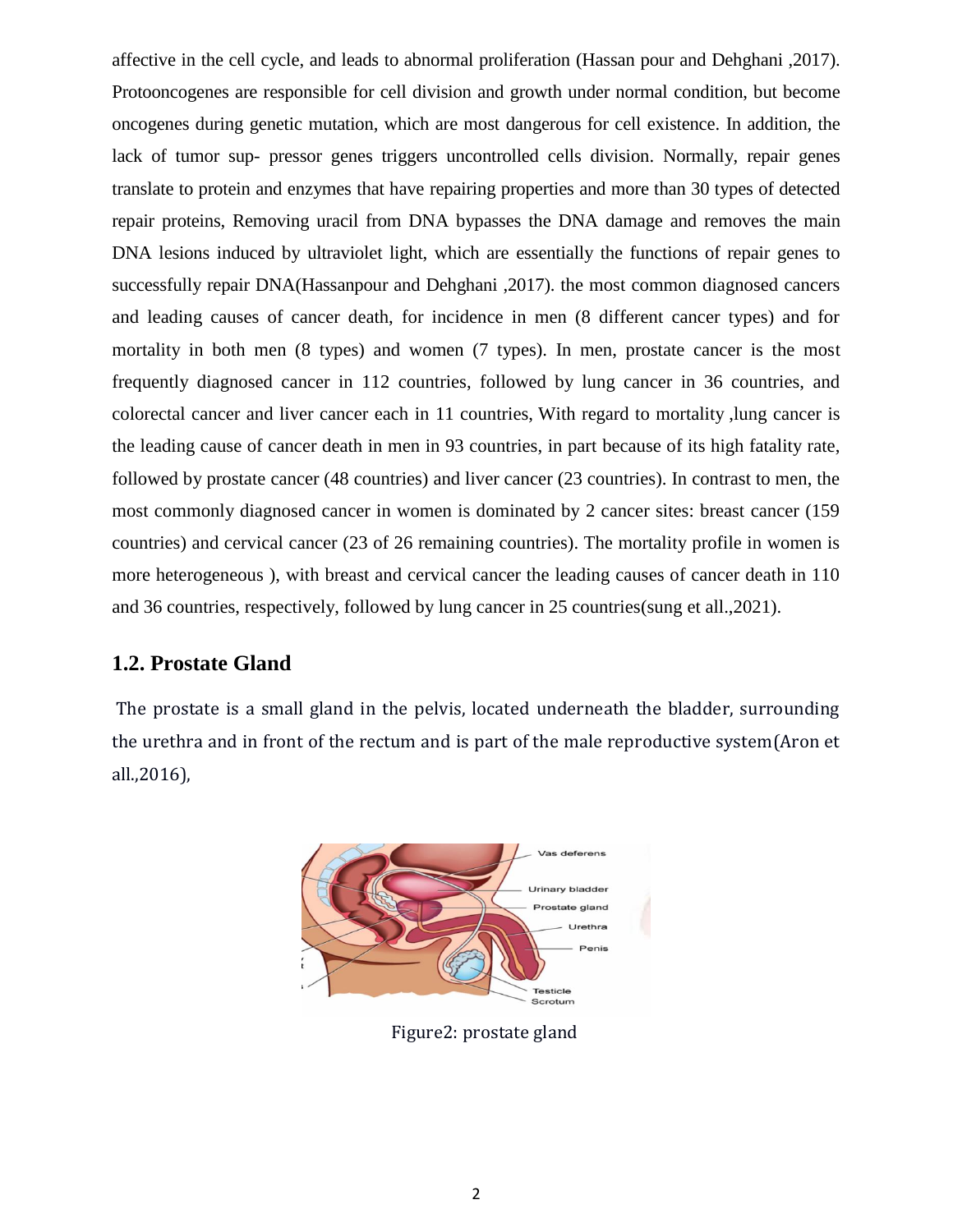It is the seat of three major causes of morbidity; benign prostatic hyperplasia (BPH), prostate cancer and prostatitis(Aron et all.,2016), It is a musculoglandular, exocrine gland that secretes alkaline fluid which constitutes about 20–30 % volume of the seminal fluid. Changes in the prostatic fluid composition and/or secretion affect sperm functions and may lead to male infertility. The gland is often associated with disorders of elderly,Besides hormones, normal prostate development and homeostasis between epithelial and stromal cells are also regulated by various growth factors. A complex interaction exists between the growth factors themselves, and, in turn, they also are regulated either by androgen or by other factors. Hence, prostate is very sensitive to any alteration, either up or down regulation, in the expression of growth factors and/ or their receptors(Sharma et all.,2017).

## **1.3 Prostate Cancer**

Prostate cancer is the second most common cause of cancer deaths in men in most developed countries, and the incidence has increased significantly over recent years. In the United States the lifetime probability of developing prostate cancer is one in six. In 1997 more than 209 900 American men were diagnosed with prostate cancer and more than 41 800 died from the disease. In England and Wales death rates have trebled over the last 30 years, one in 13 men is affected, and 20 000 cases are diagnosed each year(Mazhar and Waxman,2002)



Figure 3:prostate cancer

Age is the most important risk factor. Prostate cancer is rare under the age of 40, It is estimated that less than 5% of all prostate cancer is hereditary. The risk of prostate cancer is increased by a factor of 1.3 if there is an affected father in the family, and by a factor of 2.5 if there is a brother who has prostate cancer. Approximately 95% of all prostate cancers are adenocarcinomas. Roughly 4% of all prostate malignancies arise from the transitional epithelium of the urethra or ducts as transitional cell carcinoma. Primary carcinoid tumors of the prostate, sarcomas, and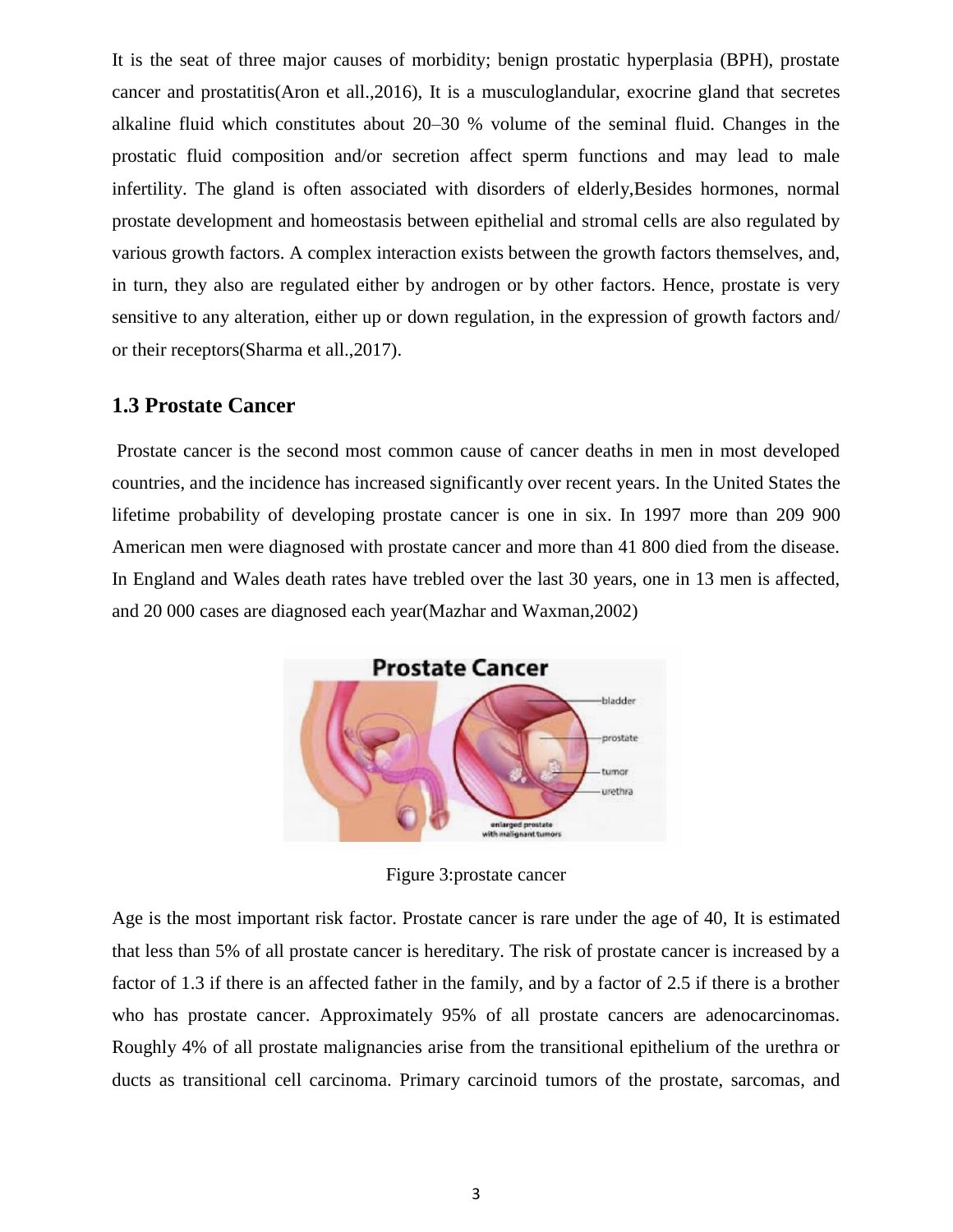primary small cell carcinomas of the prostate are rare. Tumors of other organs may spread into the prostate(Tong et all.,2002).

# **1.4 Sign and Symptoms**

- prostate hypertrophy.
- Erectile dysfunction (Hyun, 2012)
- Hematuria(Barrass and Thursiraja, 2006).
- Back, hip or pelvic pain.
- Weight loss (Wilson et all., 2011).



Figure 4: symptoms

# **1.5 Risk Factors :-**

# **1.5.1 Age:**

Age and household history are key danger elements for prostate cancer, and black men have a higher threat of prostate most cancers incidence and dying in contrast to guys from white or Asian backgrounds (Gan,2002).Prostate cancer incidence strongly increases with age(Gan,2002).

Older men in the United States are more likely to be diagnosed with high-risk prostate cancer and to have lower overall and cancer-specific survival. However, the evolution and progression of cancer of a given grade and stage should be expected to occur independent of chronologic age. Therefore, variation in lead-time at diagnosis and in management may explain, at least in part, observed differences in cancer specific survival. Indeed, patient age is known to strongly influence treatment decision making, with older men less likely to receive potentially curative therapy. However, the independent impact of age on prostate cancer specific survival has not been well established(Bechis et all.,2011).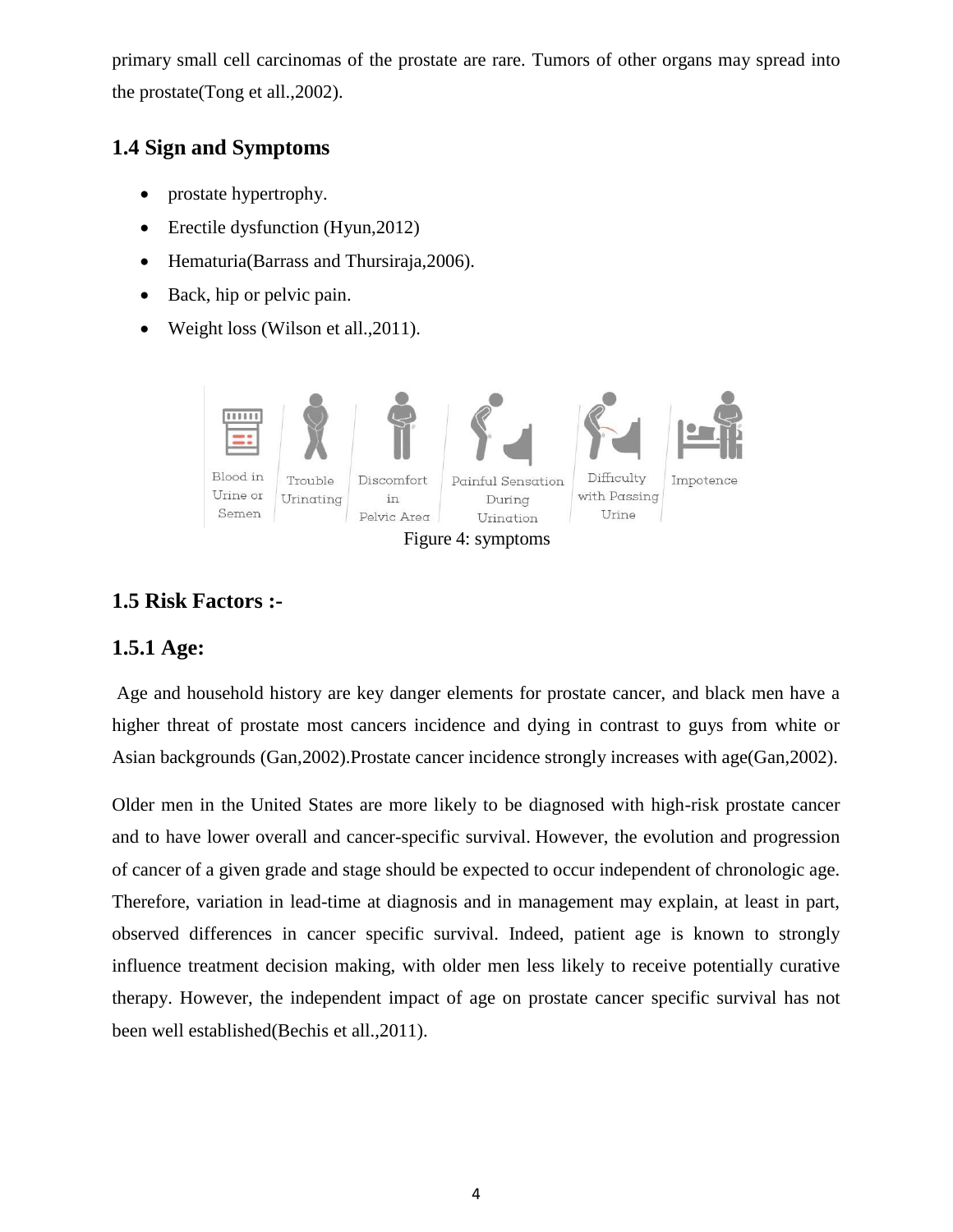#### **1.5.2 Family History**

Increased occurrence of PC has been observed in families suggesting hereditary tendency. It has been reported that 10-15% of patients with PC have at least one family member who is also affected. First degree relatives of patients have a

two to three-fold increased relative risk for developing PC. The clustering of PC in families can be due to shared gene pool, exposure to common environmental factors and/or diet or perhaps due to chance alone considering the high prevalence of PC(Shad,2011).

# **1.5.3 Environmental Agents**

One class of environmental agents that has received a lot of attention is the endocrine disrupting chemicals (EDCs). An EDC can be defined as an environmental agent that positively or negatively alters hormone activity (these are "endocrine-active") EDCs) and ultimately leads to effects on reproduction, development, and/or carcinogenesis, particularly of reproductive organs. EDCs have been identified that elicit effects on estrogen, androgen, and/or thyroid activities. Although it has been shown that the majority of the well studied EDCs are estrogen agonists, which bind the to estrogen receptor (ER), thereby increasing estrogen activity, it has been shown that a number of EDCs affect other hormone activities. For example, it has been shown that the active metabolite of the pesticide vinclozolin is an androgen antagonist, binding to the AR and decreasing the expression of androgen-regulated genes, and an androgen agonist was identified in water downstream of pulp mills. Studies have shown that certain pesticide residues on foods, chemicals used in plastics production, and phytoestrogens in dietary plant products (e.g., soy) behave as EDCs. Exposure to EDCs can occur through ingestion of food or water or through inhalation. High level exposure to estrogen agonists is unusual, but men may have chronic exposure to low doses of a mixture of EDCs. Individuals or groups with relatively high endogenous estrogen or androgen concentrations (serum or prostate tissue levels) may have a greater susceptibility to EDC exposure, because exposure to an EDC could add effectively to the endogenous activity (Bostwick et all.,2004).

# **1.5.4 Physical Activity**

Physical exercise may directly and circuitously limit threat of cancer, such as breast, colon, endometrium, and lung. Over the previous decade, records have emerged demonstrating the association between bodily endeavor and prostate cancer risk( Wekesa et all.,2015).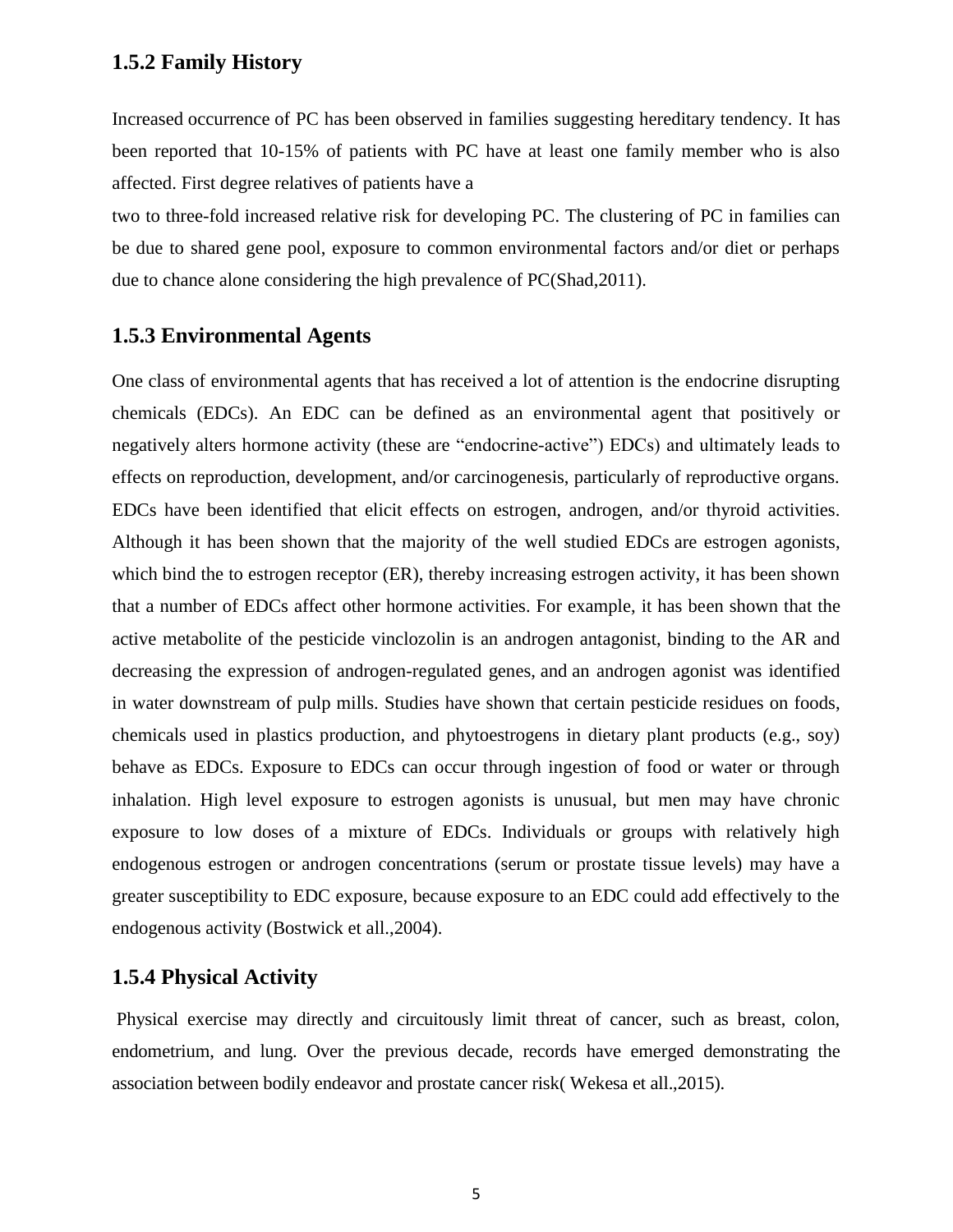#### **1.5.5 Diabetes**

Epidemiologic evidence suggests that diabetic men have a slightly lower risk of prostate cancer than non-diabetic men, Diabetic men typically have lower levels of testosterone and insulin-like growth factor-1 (IGF-1) than non-diabetic men, and both these hormones stimulate prostate cell growth. Alterations in other growth factors, including leptin, insulin, transforming growth factor beta, vascular endothelial growth factor and tumor necrosis factor-alpha, may also help explain this association (Velicer,2007).

#### **1.6 Diagnosis**

#### **1.6.1 DRE**

While rectal examination is carried out in a systematic way to evaluate voiding dysfunction in male, its performance for preliminary detection of most cancers is limited: Most sufferers detected with PCa for the duration of screening PSA program have normal DRE. However, palpation of irregularity or nodule throughout DRE still remains an indication for prostate biopsy regardless of the stage of PSA(Descotes,2019).

#### **1.6.2 PSA**

Prostate-specific antigen (PSA), it was approved for most cancer detection. PSA checking out revolutionized our capability to diagnose, treat, and follow- up patients. In the final decades, PSA screening has led to a good sized amplify in the incidence of PC. This expanded detection has caused the incidence of advanced-stage sickness to reduce at a dramatic rate, and most lately recognized PC these days are localized tumors with a high likelihood of therapy (Nogueira ,2009).

#### **1.6.3 Biopsy**

Tissue biopsy can be obtained using either transrectal ultrasound guided biopsy (TRUS-biopsy) or transperineal prostate biopsy (TPP-biopsy). TRUS-biopsy is the most commonly offered worldwide as it can be performed in a clinic setting with local anaesthesia. TPP-biopsy is typically a day procedure often requiring general anaesthesia (Thomson et all.,2019). TPP biopsy was first described in the 1970s but has recently become more widely adopted as it has shown to be superior in sensitivity especially in detecting anterior cancers, as well as having a lower rate of sepsis compared to TRUS-biopsies (Thomson et all.,2019).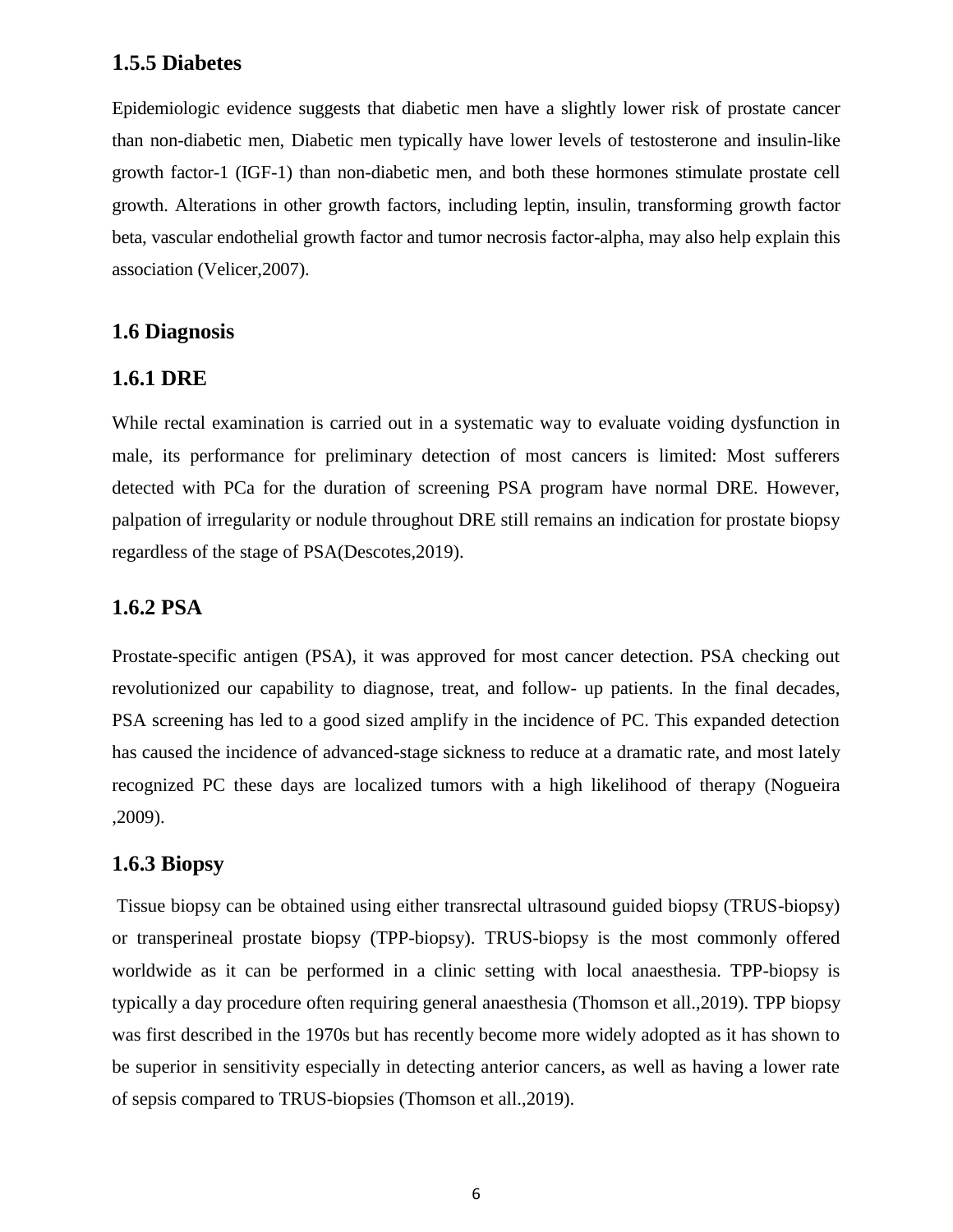

figure 5: biopsy

#### **1.6.4 Active Surveillance**

Treatment options for patients with low-grade PCa include radical prostatectomy, radiotherapy, or active surveillance. There is no significant difference in prostate cancer-specific mortality among those treatments (Hagman et all.,2019). Active surveillance (AS) for localized, low risk prostate cancer aims to reduce over-treatment and minimize the negative side effects of active treatment, such as incontinence, erectile dysfunction, strictures, and other lower urinary tract symptoms (LUTS), while retaining the option for curative treatment at the first sign of disease progression (Hagman et all.,2019).As such, patients follow up on a routine schedule with regular measurements of prostate specific antigen (PSA), digital rectal examinations (DRE), and prostate biopsies. Over the last decade, AS has joined the urologist's armamentarium as a standard treatment option. However, few studies have reported outcomes beyond ten years of follow up (Hagman et all.,2019).

# **1.6.4.1 Considerations for Active Surveillance as a Management Choice for Prostate Cancer**

- After about 5 years, half of men undergoing active surveillance ultimately have curative treatment for their prostate cancer.
- There is a low risk for the cancer to metastasize (spread outside the prostate) or become fatal during active surveillance. The risk of metastases during active surveillance is about 4% at 10 years and the risk of death due to prostate cancer is less than 0.5%.
- Repeated prostate biopsies using ultrasound are currently the main active surveillance. Prostate biopsy can result in some discomfort. Bleeding after the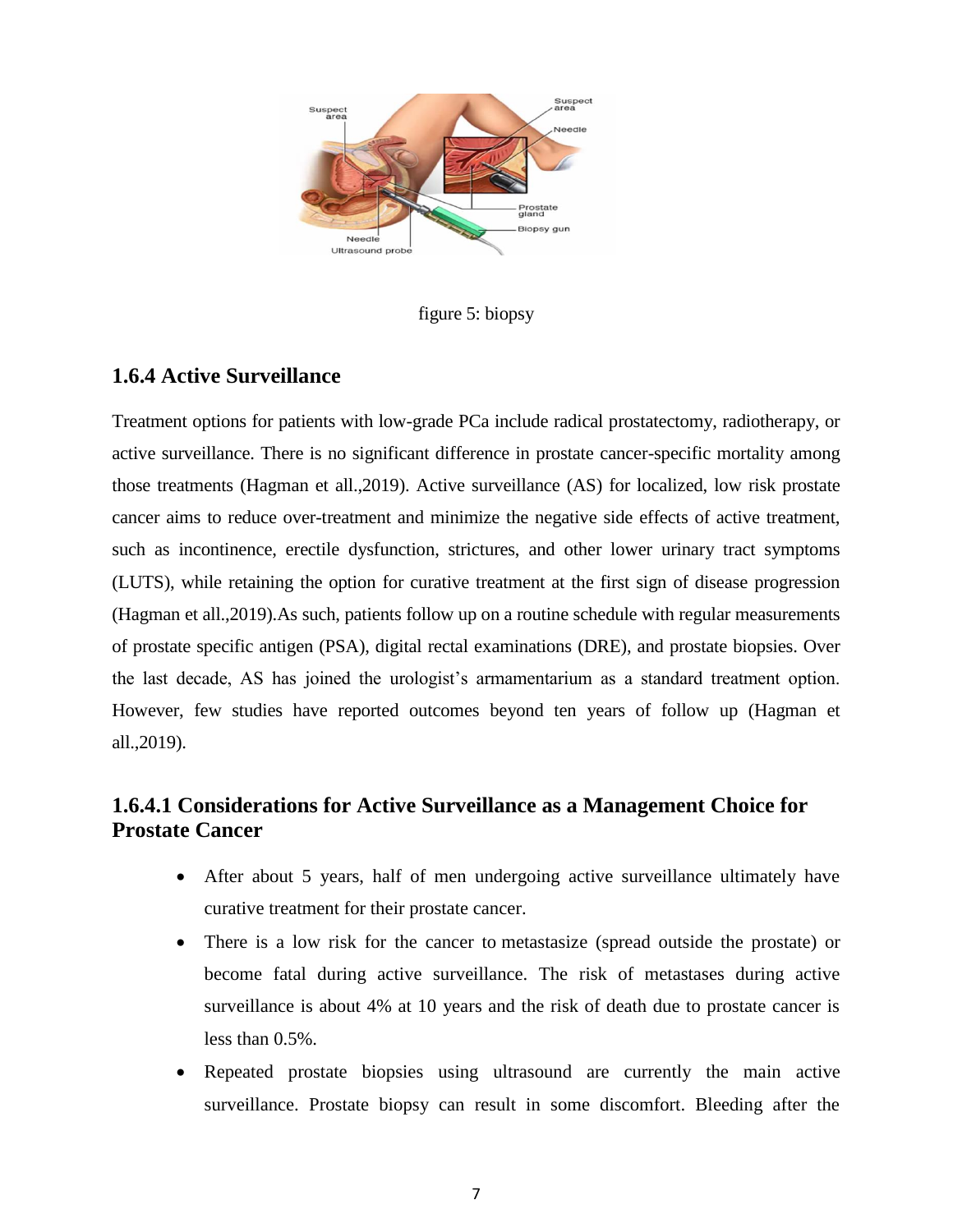biopsy in the urine, stool, or semen, though often mild, is also common. There is also a small risk (<1%) of serious infection after each prostate biopsy (Matulewicz et all.,2017).

# **1-7 Treatment**

#### **1.7.1 Surgery**

prostate cancer; as a substitute it is a part of the multimodality approaches. Surgery is broadly speaking advised for high risk domestically superior prostate carcinoma, Radical prostatectomy, and pelvic lymphadenectomy (PLDN) are typically applicable surgical procedure types in prostate cancer. Traditionally, RP for high-risk prostate most cancers has been discouraged because of concerns concerning the facet results such as excessive rates of superb surgical margins, threat of lymph node metastasis, and excessive fees of PSA recurrence. However, surgical procedure has been shown to be extra advisable than watchful ready for mortality, chance of nearby progression, and danger of metastasis (Chen and Zhao ,2013).

# **1.7.2 Radiation Therapy**

After RP, radiotherapies are viewed as the second main therapeutic modalities for localized highrisk prostate cancers. External-beam radiotherapy (EBRT), this means a decrease incidence of bowel, urinary and sexual facet effects (Gay and Michalski ,2018).

#### **1.7.3 Proton Beam Therapy**

Proton beam therapy (PBT) is one the kinds of EBRT which use ionizing radiation. The primary gain of proton beam therapy is its ability to localize the radiation dosage greater precisely when compared to different sorts of radiation therapy. A particle accelerator is used to target the tumor with a beam of protons throughout the treating process. PBT approves an amazing dose distribution, with the extra gain of no exit dose. These traits make PBT as an extremely good desire for the therapy of prostate cancer (Wisenbaugh et all.,2014).

# **1.7.4 Cryosurgery**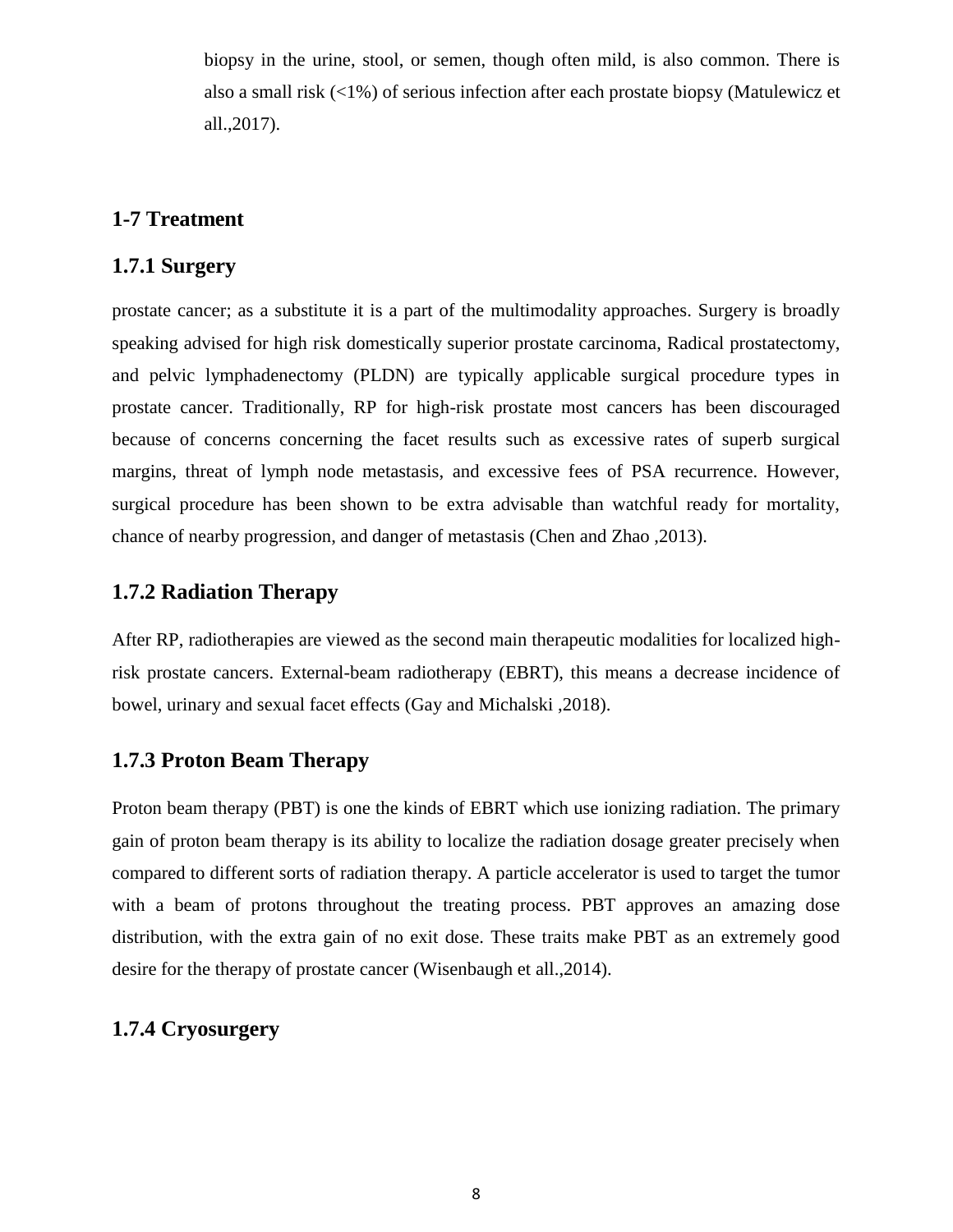Cryosurgery is a cure strategy where extreme bloodless is applied to break unusual or diseased tissue, which include prostate tumors. In this strategy, the supercooled liquid is sprayed on the diseased tissue with the aid of the usage of liquid nitrogen as the cooling solution. For the treatment of localized low-risk prostate cancer (Wisenbaugh et all.,2014).

# **1.7.5 Hormonal Therapy**

Androgens are regarded as the fuel for hungry prostate tumor (Brawer ,2006),Testosterone accounts for more than 90% of the systemic androgen function, and dihydrotestosterone (DHT) is its important variant (cytosolic) (Brawer ,2006).The androgen receptor (AR) is a ligand dependent transcription factor which acts in the nucleus of cells .The AR binds to testosterone and DHT with similar affinity, although DHT is a more potent androgen for structural and biochemical reasons .At normal concentrations, adrenal androgens have little effect on the prostate. Although activation of the AR by androgens is the most direct means of promoting prostatic growth, there are several surrogate pathways in prostate cancer. These pathways permit the AR to be activated, amplified, enhanced, or bypassed without androgen stimulation, thus leading to the development of prostate cancer. Androgen deprivation therapy (ADT) with either medical or surgical approach is regarded as the initial treatment for metastatic prostate cancer. The beneficial clinical effects of ADT in men with symptomatic metastatic prostate cancer are rapid and dramatic (Brawer ,2006).

# **1.7.6 Dietary Strategies**

Like many different disorders, the interactions between man or woman genetic susceptibility, and the existence style background, such as the diet, are accountable for cancer causation. Dietary change is an important way to stop cancer, due to the fact some dietary factors may make a contribution to a limit in chance while others should motive an increase. Avoiding high fats and ldl cholesterol may assist to control or prevent prostate cancer, due to the fact dietary fat and ldl cholesterol play an essential position in the development of prostate most cancers (Matsushita ,2020).

# **1.8 Prostate Cancer and Pre diagnostic Levels of Serum Vitamin D Metabolites**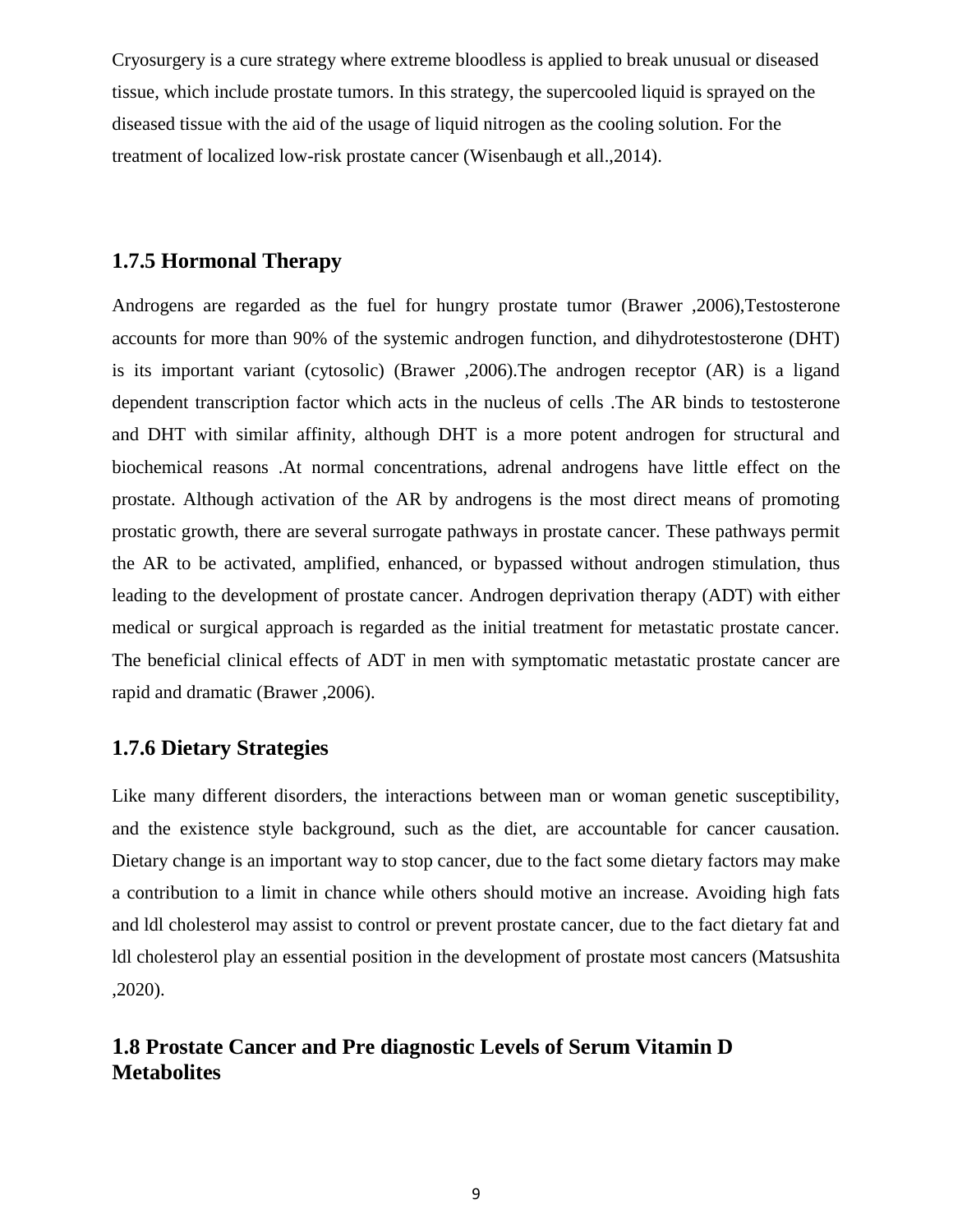vitamin D metabolites and their analogues influence the growth of many forms of cancer. Higher serum levels of 25-D3 and 1,25-D might be expected to reduce the risk of prostate cancer for several reasons;(a) prostate cancer

death rates are lower in regions that receive more UV needed for synthesis of pnevitamin D in the skin; (b) functional vitamin D receptors are present in normal prostate cells and in established prostate cancer cell lines (c);1 ,25-D inhibits the proliferation of cells in established prostate cancer cell lines and cultures of human prostatic epi- thelial cells established from normal, hyper-plastic, and malignant tissues prostate cancer (Corner et all, 1993).

1,25 D has consistently been shown to inhibit prostate cancer growth and to induce cellular differentiation in laboratory experiments. 1,25 D receptors are expressed in normal and malignant prostate epithelial cells and have been shown to suppress proliferation of normal as well as LNCaP and PC-3 prostate cancer cell lines when activated. 1,25 D also stimulates production of prostate-specific antigen by LNCaP cells, which may indicate 1,25 D increases cellular differentiation (Chan and Giovannucci ,2001).

#### **1.9 Association Between Prostate Cancer and Calcium Intake**

Dairy product consumption has consistently been found to increase risk of prostate cancer in prospective epidemiologic studies. Dairy products are the major food source of calcium in Western populations, where nearly all of the previous studies were conducted. While the underlying mechanism is unknown, there are several nutrients that may contribute to the observed association between dairy products and prostate cancer, such as calcium, saturated fatty acids, protein, and phosphorus. The focus of this paper is on the role of calcium on prostate cancer risk.

There is biologic plausibility for a role for calcium in prostate carcinogenesis. Intracellular calcium pools have been shown to control prostate cancer cell growth and susceptibility to apoptosis .Although tightly maintained, small alterations in calcium homeostasis can result in increased proliferation, differentiation and apoptosis in prostate cancer cells .Calcium homeostasis is maintained in part by the calcium-sensing receptor .a G protein-coupled cellsurface glycoprotein that is expressed in PC-3 cells and may play a role in malignant progression of prostate tumors (Lesley and Alvin,2010).

In addition to the experimental evidence, prospective epidemiologic studies of calcium and prostate cancer also support a positive association ,particularly for high levels of intake (>2000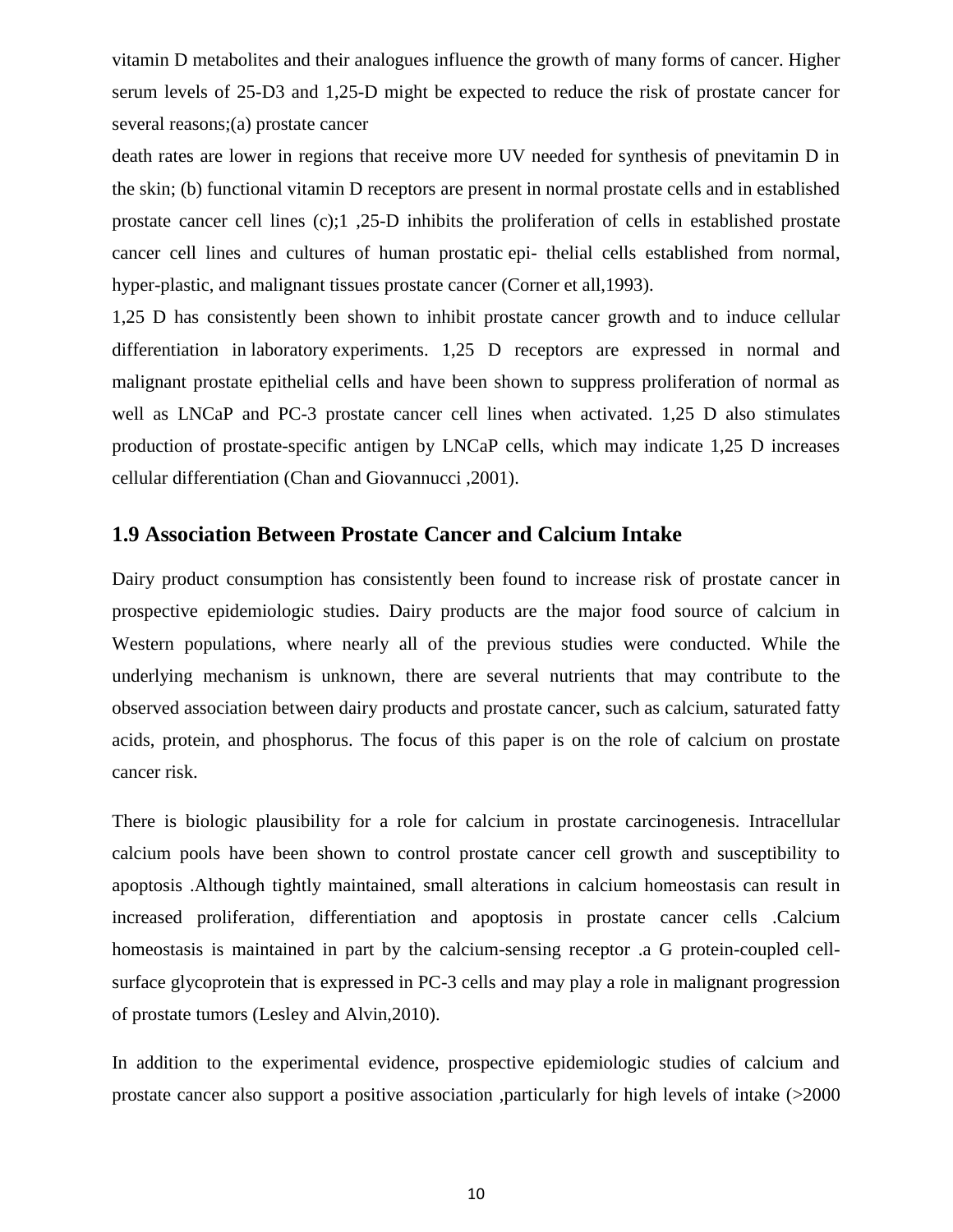mg/day) .High levels of calcium intake are typical in Western populations, where dairy product intake is high ( $\approx$ 14% consume  $\geq$ 3 servings/day) and calcium supplementation is common (≈48%).The strong correlation between dairy and calcium intake in previously studied populations made it difficult to evaluate the effects of calcium, independent of residual confounding from dairy intake or supplement use, or sociodemographic factors related to dairy intake and/or supplement use (Lasley and Alvin,2010).

#### **Chapter two**

#### **(Material and method)**

#### **2.1 Materials**

Twenty samples were used male gender, the age were between 45-77 years. 10 people who had prostate cancer and 10 people were normal as control, blood was taken. serum was made to do calcium and vitamin D.

#### **2.2 Methods**

Calcium test (normal range is 8.5-10.2 mg/dL) was measured by Fuji film

Vitamin D blood test measures the level of 25(OH)in your blood (normal range is between 20and 40ng/ml) was measured by Maglumi-800

#### **2.3 Data Analysis**

Data were analyzed by bar chat A bar chart uses bars to show comparisons between categories of data. These bars can be displayed horizontally or vertically. A bar graph will always have two axes. One axis will generally have numerical values, and the other will describe the types of categories being compared.

The comparison you want to make will help determine whether to display the bars vertical or horizontal. You would need to decide whether the data you are trying to represent has an intuitive direction or not.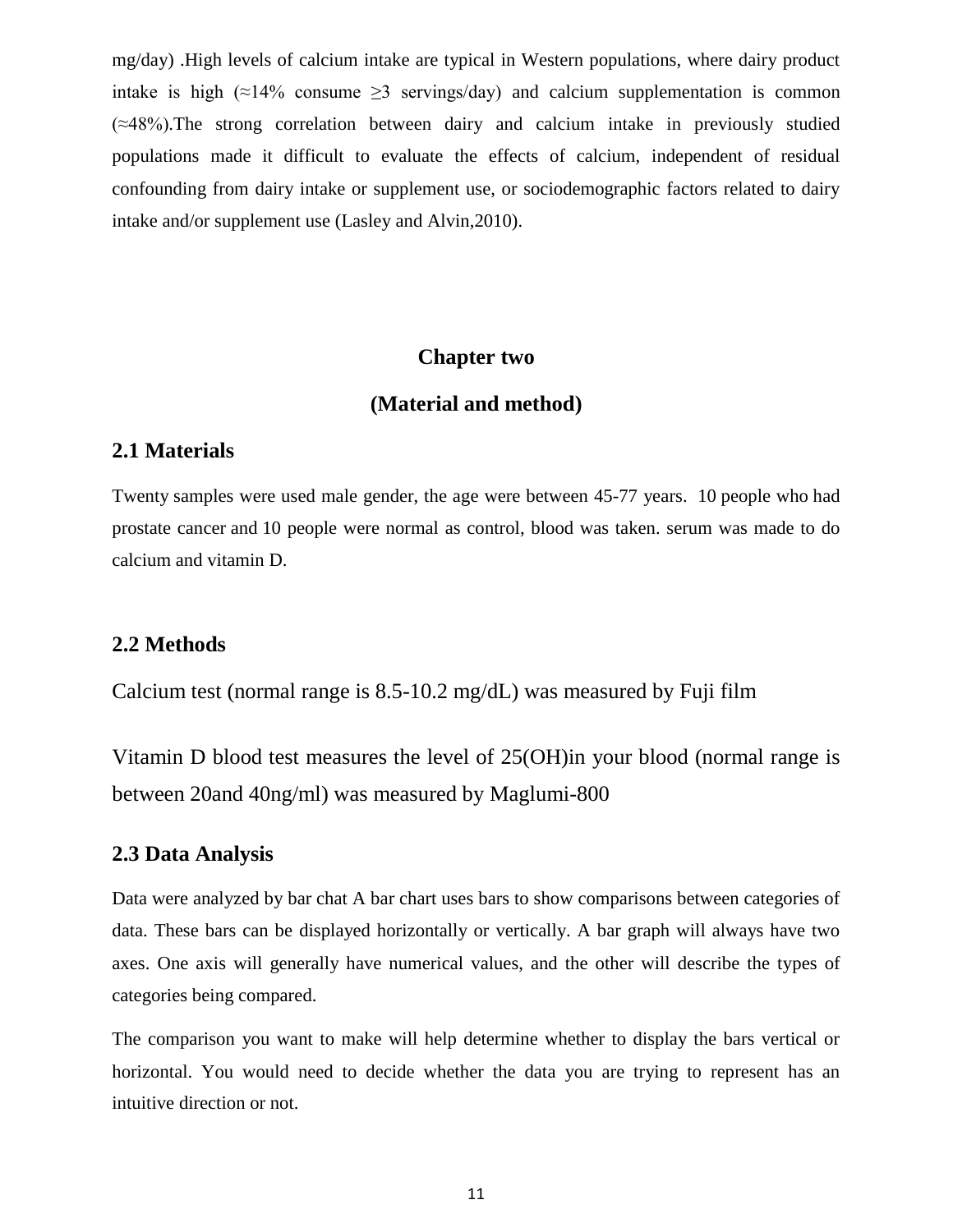And we used vertical bar chat in our research to compare between to values, in every Vitamin D and calcium test for prostate Cancer that can show decrease or increase during this cancer and obviously showed in result.

# **2.4 Data Collection:**

We collected samples from people who had prostate cancer or we collected report in laboratory specific those people who had prostate cancer for two tests (calcium and vitamin-D) level ,at first to take blood from veins carefully without any failure due to not hemolysis later after centrifuge because we need serum, and we handled our samples in refrigerator until we can use it and work with it for our research, in university laboratory we just had titration for those two tests not good equipment so also we prefer taking reports about prostate cancer patients in labs who are believable and have high quality works ,so we can depend on them for our tests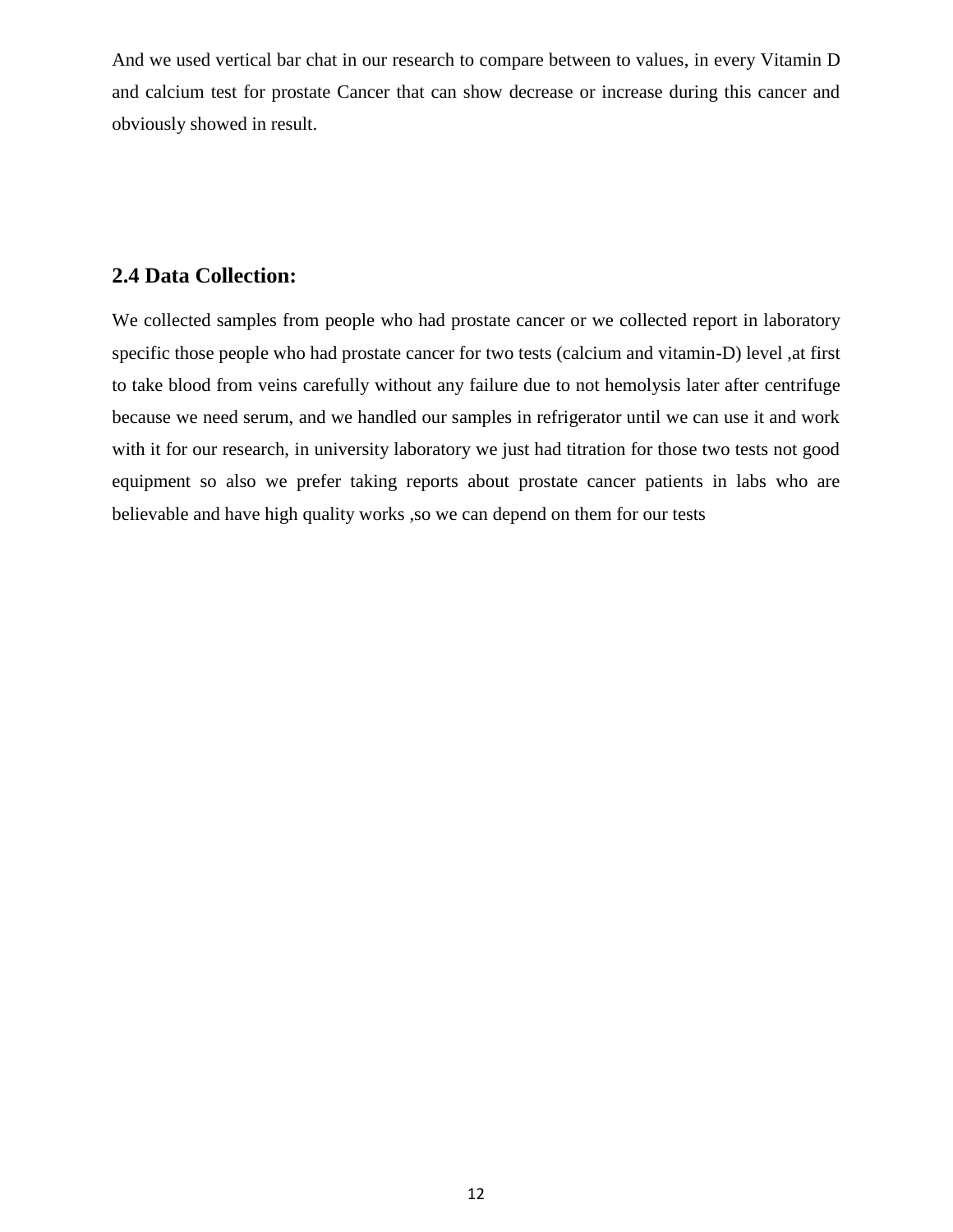# **Chapter three**

#### **Result and discussion**

# **3- Result and Discussion**

The main purpose of this study to investigate whether Serum Vitamin D and calcium are decreased compared to normal people.

# **3.1 Effect of Vitamin D on the Prostate Cancer**

The body breaks vitamin D down into the compound calcitriol. calcitriol may slow the growth of cancers, including prostate cancer. However, many of these studies examine cancer cells in a laboratory or in animals rather than the human body. Vitamin D also plays an important role in immune function, Vitamin D deficiency may increase inflammation. which is a risk factor for many diseases, including cancer. Research on the spefic benefits of vitamin D for treating or preventing prostate cancer has produced mixed results. People who had prostate cancer have lower decreased Vitamin D level compared to normal people

| Patient number | Vitamin D  |
|----------------|------------|
| Patient 1      | $15$ ng/ml |

| Table1: patients with vitamin D test |  |
|--------------------------------------|--|
|--------------------------------------|--|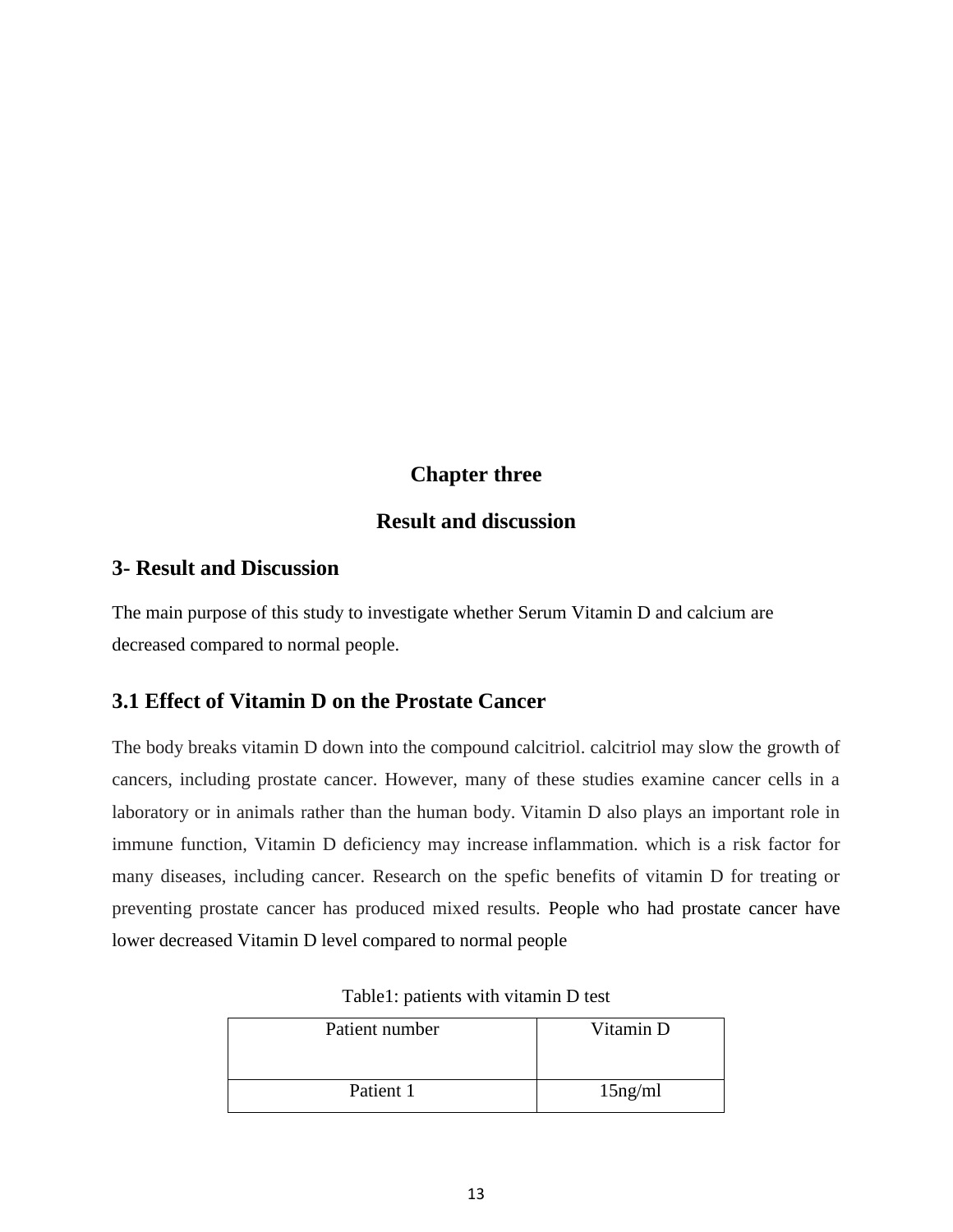| Patient 2  | $13$ ng/ml |
|------------|------------|
| Patient 3  | $10$ ng/ml |
| Patient 4  | $14$ ng/ml |
| Patient 5  | 8ng/ml     |
| Patient 6  | 12ng/ml    |
| Patient 7  | $8$ ng/ml  |
| Patient 8  | $13$ ng/ml |
| Patient 9  | 9ng/ml     |
| Patient 10 | $6$ ng/ml  |



Table 2: PSA before pretreatment

| Patient number (nanakali hospital) | PSA (pretreatment) |
|------------------------------------|--------------------|
| Patient 1                          | 145                |
| Patient 2                          | 62                 |
| Patient 3                          | 770                |
| Patient 4                          | 320                |
| Patient 5                          | 23                 |
| Patient 6                          | 79                 |
| Patient 7                          | 106                |

| Table3: PSA after treatment |  |  |
|-----------------------------|--|--|
|-----------------------------|--|--|

| Patient number | <b>PSA</b> treatment |
|----------------|----------------------|
| Patient 1      |                      |
| Patient 2      |                      |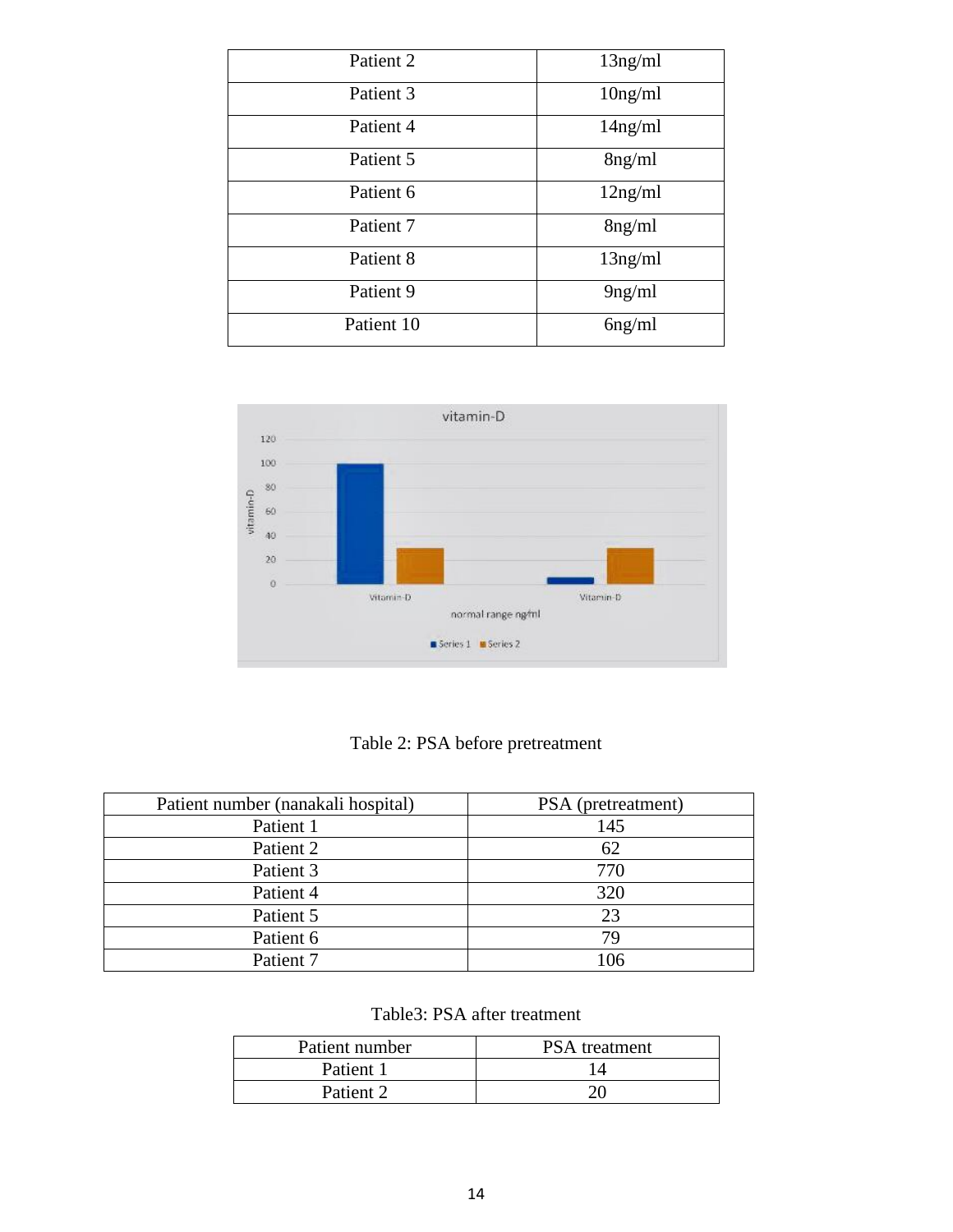| Patient 3 |  |
|-----------|--|
| Patient 4 |  |
| Patient 5 |  |
| Patient 6 |  |
| Patient 7 |  |

# **3.2 Effect of Calcium on the Prostate Cancer**

Men with elevated serum calcium levels might have an increased risk of fatal prostate cancer, according to a new American study. Previous research has shown that both calcium and parathyroid hormone, which controls serum calcium levels, can promote growth and metastasis of prostate cancer cells.

Too much calcium in your blood can weaken your bones, create kidney stones, and interfere with how your heart and brain work



Figure 1.6.3: Effect of calcium on the prostate cancer

People who had prostate cancer have higher or elevated calcium level compared to normal people.

| Patient number | <b>Elevated Calcium results</b> |
|----------------|---------------------------------|
| Patient 1      | $10.3$ mg/dl                    |
| Patient 2      | $10.5$ mg/dl                    |
| Patient 3      | $10.4$ mg/dl                    |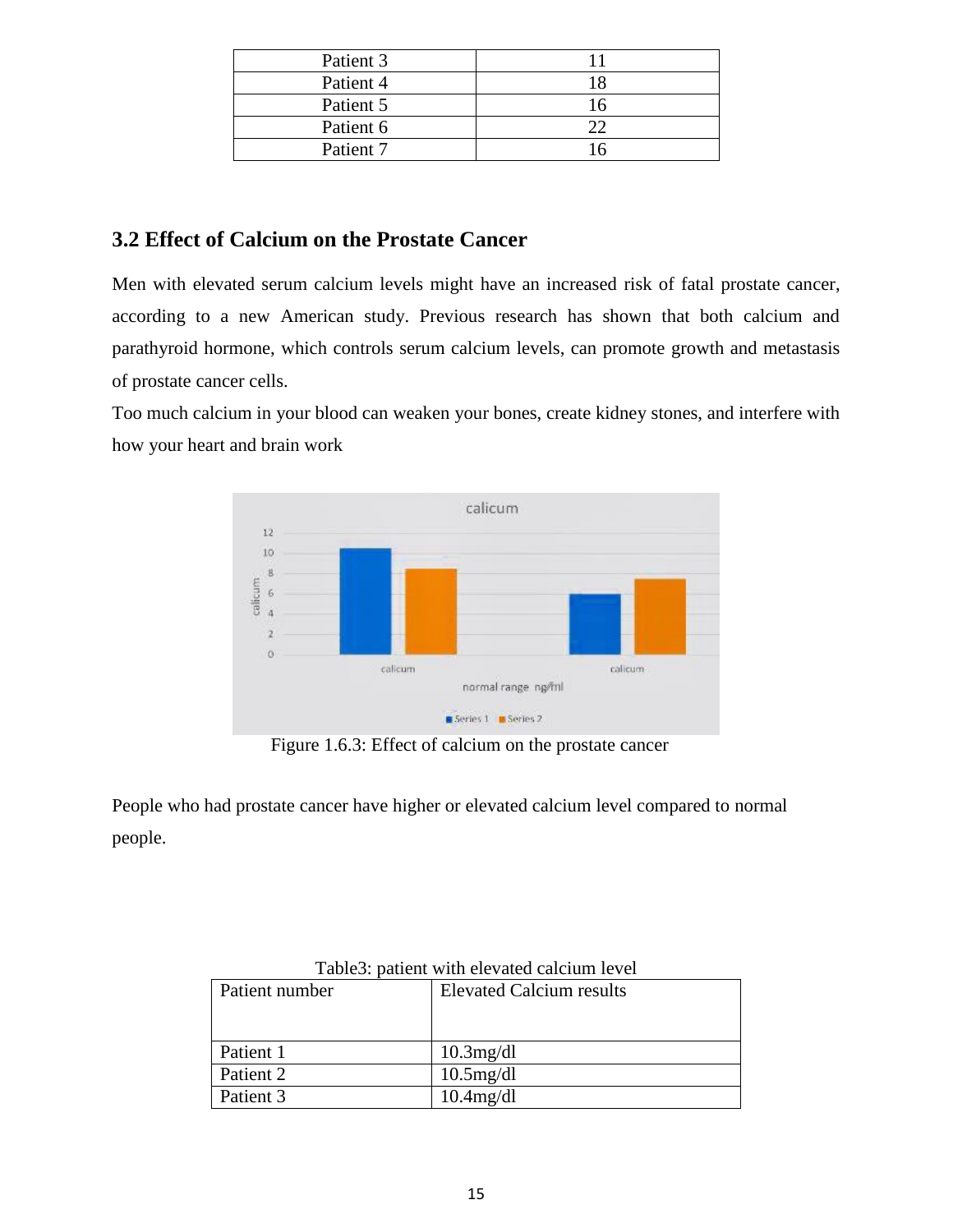| Patient 4  | $10.6$ mg/dl |
|------------|--------------|
| Patient 5  | $10.8$ mg/dl |
| Patient 6  | $10.7$ mg/dl |
| Patient 7  | $10.9$ mg/dl |
| Patient 8  | $11.3$ mg/dl |
| Patient 9  | $11.1$ mg/dl |
| Patient 10 | 11.4mg/dl    |

But in some situations, calcium level will decrease with patient who has prostate cancer and this cancer affected bone so due to this level of calcium in such person's will decrease

# Table4: patient with decreased calcium level

| Patient number | Decreased calcium results |
|----------------|---------------------------|
| Patient 1      | 7mg/dl                    |
| Patient 2      | $5.8$ mg/dl               |
| Patient 3      | $6.3$ mg/dl               |
| Patient 4      | 4.7mg/dl                  |
| Patient 5      | 8.2/mg/dl                 |
| Patient 6      | 5.3mg/dl                  |
| Patient 7      | $6.1$ mg/dl               |
| Patient 8      | $7.5$ mg/dl               |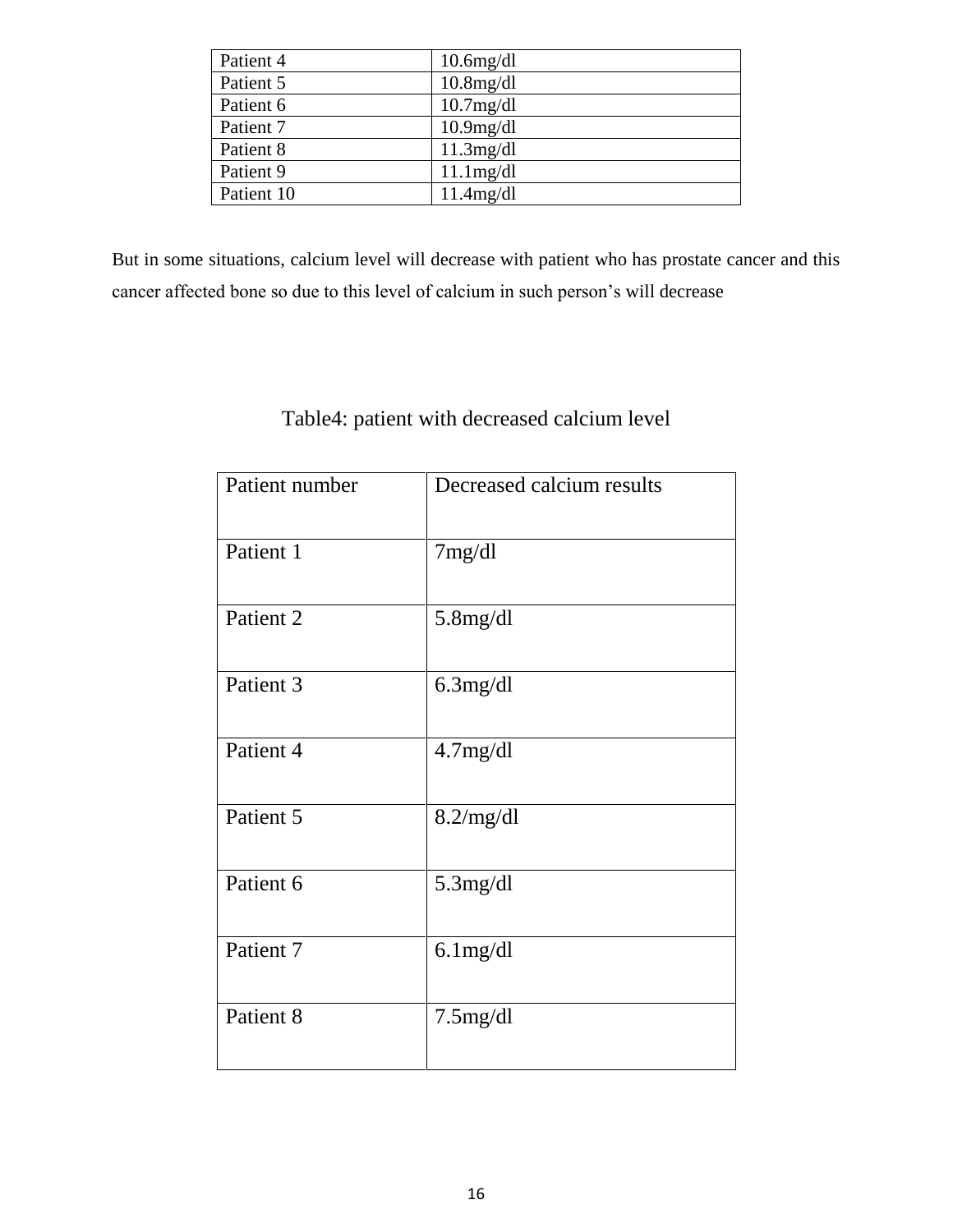| Patient 9  | $5.9$ mg/dl |
|------------|-------------|
| Patient 10 | 4.9mg/dl    |

# **Chapter four**

# **Conclusion and recommendation**

#### **4.1 Conclusion**

It was concluded that there is a potential for using Serum vitamin D, and Calcium for prostate cancer, the decrease of vitamin D and calcium in serum detection are marker for having prostate cancer, and other factors like lifestyle and physical activity and genetic.

#### **4.2 Recommendation**

1-it's very crucial to check out your health yearly.

2-it's important to test Vitamin D and calcium.

3.be careful of signs and symptoms before it gets more dangerous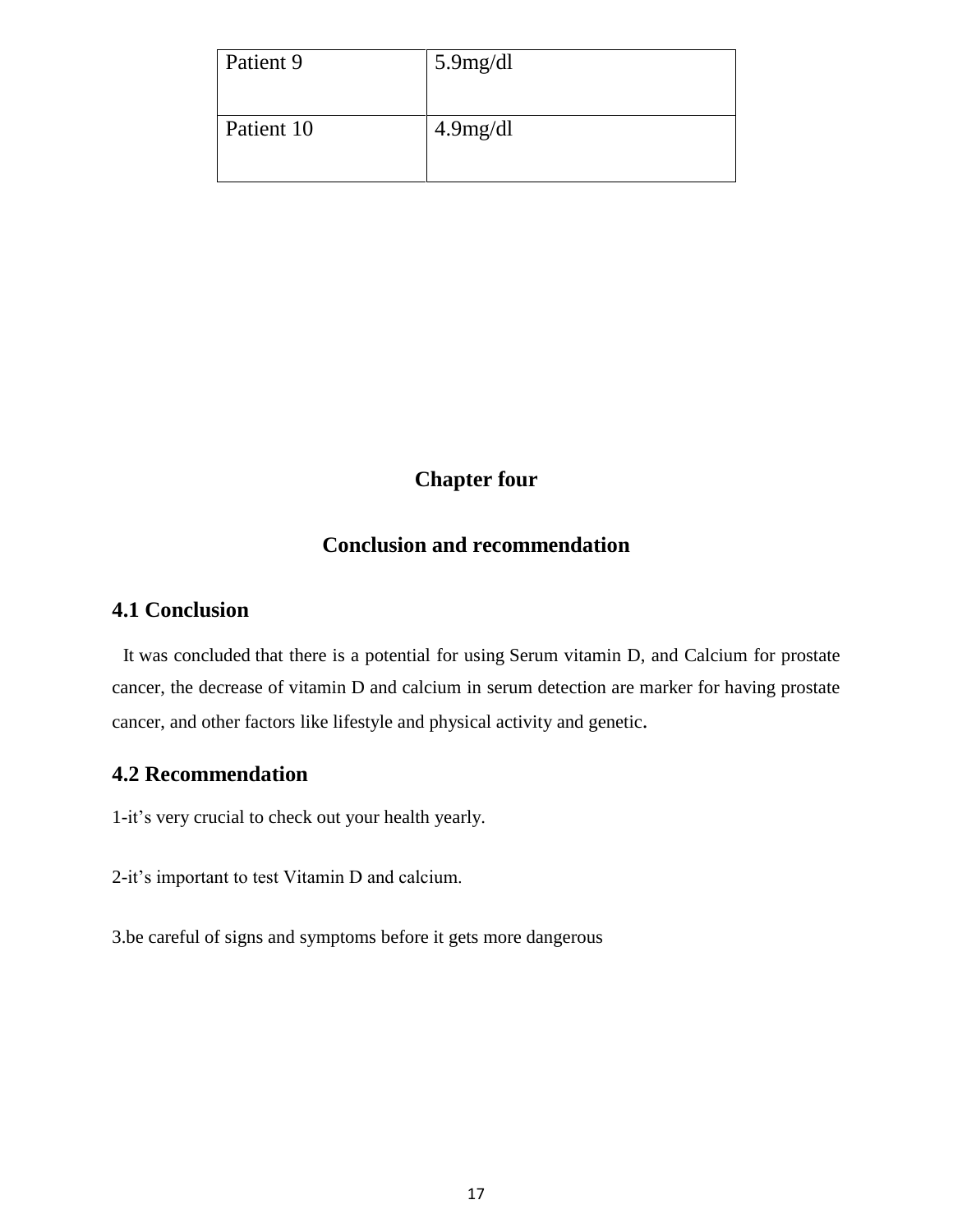# **References**

Alice thomson,Mo li ,Jeremy Grummet,Shomik sengupta,2019. Transperineal prostate biopsy: a review of technique.A rising journal for the science and art of andrology and urology,6(9).

A wekesa,M Harrison,RW watson,2015. Physical activity and its mechanistic effects on prostate cancer.prostate cancer and prostate disease,18:197-207.

Barnaby J.R Barrass,Ramesh Thursiraja,,2006.Haematuria in prostate cancer:new solution for an older problem.BJU international,97(5):p.900-902.

CM Velicer, S Dublin, and E White,2007. Diabetes and the risk of prostate cancer: the role of diabetes treatment and complications.prostate cancer and prostate disease,10:46-51.

David G.bostwick,Harry B.burke ,Susan euling,joseph landolph,2004. Human prostate cancer risk factors.cancer journals,101(10):p.2371-2490.

D mazhar,J waxman,2002.prostatecancer.postgraduatemedical journal,78(924):590-59.

E H Corder, H A Guess, B S Hulka, et al, 1993. Vitamin D and Prostate Cancer: A Prediagnostic Study with stored sera.cancer epidemiology,Biomarkers,and prevention,2:467-472.

Eric S Wisenbaugh, Paul E andrews, Robert G.ferrigni,,2014. Proton Beam Therapy for Localized Prostate Cancer 101: Basics, Controversies, and Facts.Reviews in urology,16(2):67- 75.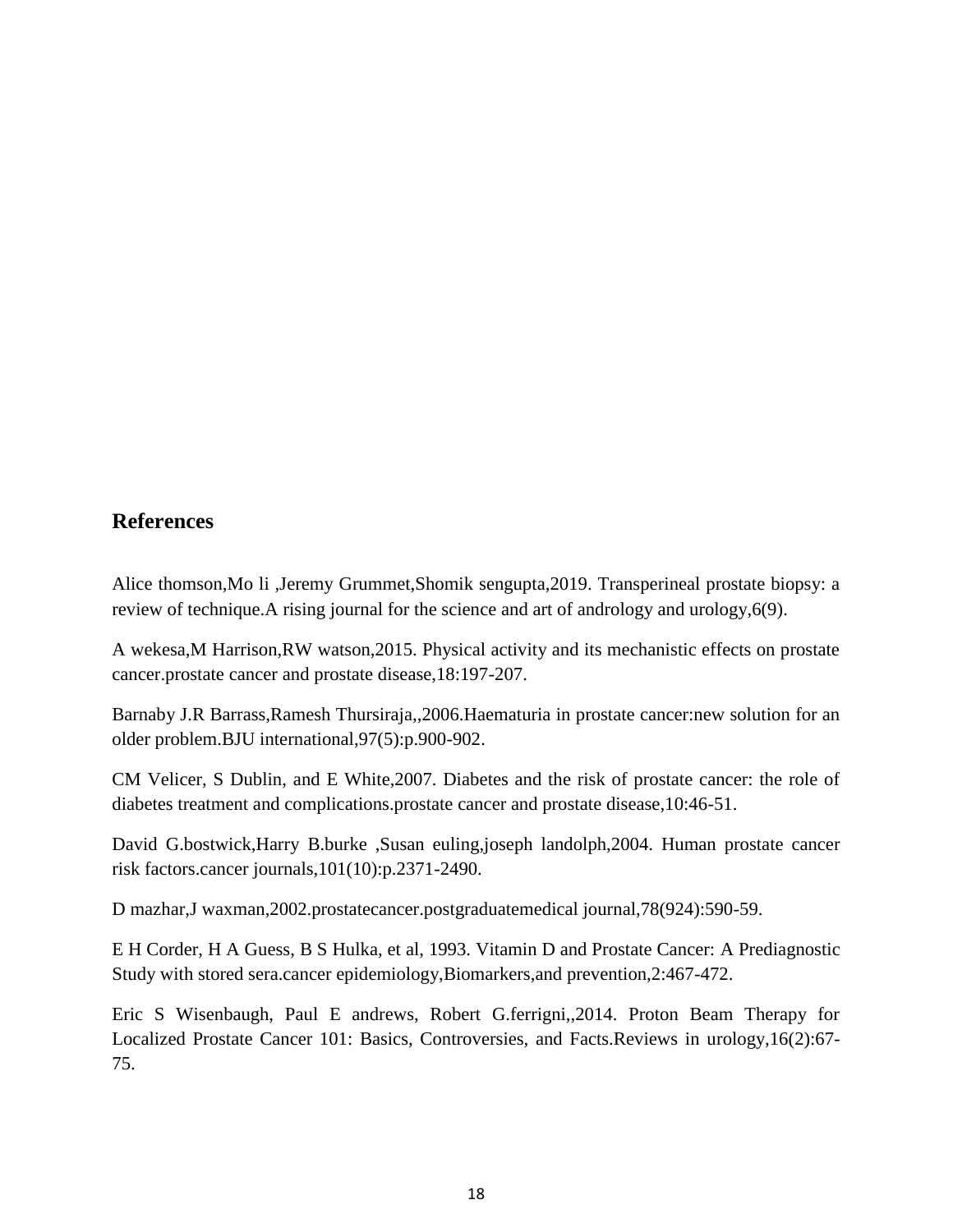Fang-zhi Chen,Xiao-Kun Zhao,2013. Prostate Cancer: Current Treatment and Prevention Strategies.Iranian Red crescent Medical journal,15(4):279-284.

Hiram A.Gay,Jeff M.Michalski,2018. Radiation Therapy for Prostate Cancer.the journal of the missouri state medical association,115(2):146-150.

Hyun a sung ,jacques ferlay,Rebecca L.Siegel,2021.Global Cancer Statistics 2020: GLOBOCAN Estimates of Incidence and Mortality Worldwide for 36 Cancers in 185 Countries.American cancer society journal,71(3):p.209-249.

Jae Saog Hyun,2012. Prostate Cancer and Sexual Function

.the world journal of men's health,30(2):99-107.

Jean-Luc Descotes,2019. Diagnosis of prostate cancer.Asian journal of Urology,6:126-136.

June M. Chan and Edward L. Giovannucci,2001. Dairy Products, Calcium, and Vitamin D and Risk of Prostate Cancer.epidemiologic reviews,23:1.

Lesley M. Butler, Alvin S. Wong,2010. Calcium intake increases risk of prostate cancer among Singapore Chinese.cancer research .Author manuscript ,70(12):4941-4948.

Lataya aaron,Omar franko,Simon W.hayward,2016. Review of Prostate Anatomy and Embryology and the Etiology of BPH.HHS author manuscript,43(3):279-288.

Lucas Nogueira, Renato Corradi, James A. Eastham,2009. Prostatic Specific Antigen for Prostate Cancer Detection. International Braz J Urol,35(5):521-531.

Mona Sharma, Surabhi Gupta, Bodhana Dhole, and Anand Kumar,2017.the prostate gland.All India institute of medical sciences,4-20.

Parker SL,tong T,Bolden S.et all,2002.prostate cancer.postgraduate.medical journal,78(924):pp590-595.

Peter H Gann, 2002, Risk factors for prostate cancer. Rev urol, 4(5) s3-S10.

Rebekah L.Wilson,Robert U.Newton,DennisR.Taffe,Nicolas H.Hart,2011,Weight loss for obese prostate cancer patients on androgen Deprivation therapy..Med Sci Sport Exer,53(3):470-478.

Richard S.matulewicz,Adam B. Weiner,Edward M.schaeffer,2017. Active Surveillance for Prostate Cancer.JAMA,318(21):2152.

Sarah Hagmann, Venkat Ramakrishnan, Alexander Tamalunas, Marc Hofmann, Moritz Vandenhirtz, Jsmea Hug , Philipp Niggli ,Antonio Nocito , Rahel A. Kubik-Huch ,Kurt Lehmann and Lukas John Heferme,2022. Two Decades of Active Surveillance for Prostate Cancer in a Single-Center Cohort: Favorable Outcomes after Transurethral Resection of the Prostate.cancer journal,14:368.